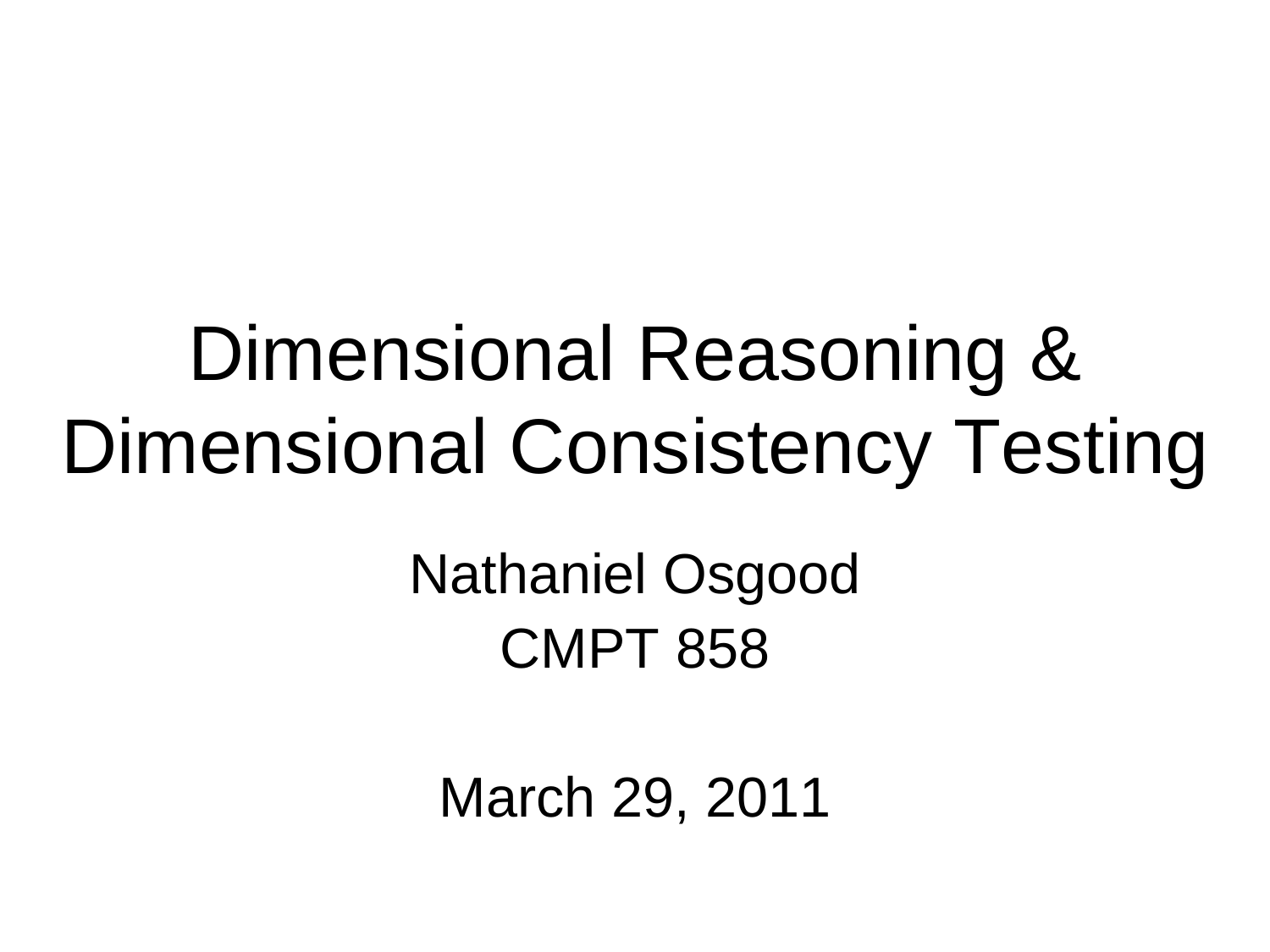# Talk Outline

- Motivations
- Dimensional Systems
- Dimensional Analysis
- Examples
- Discussion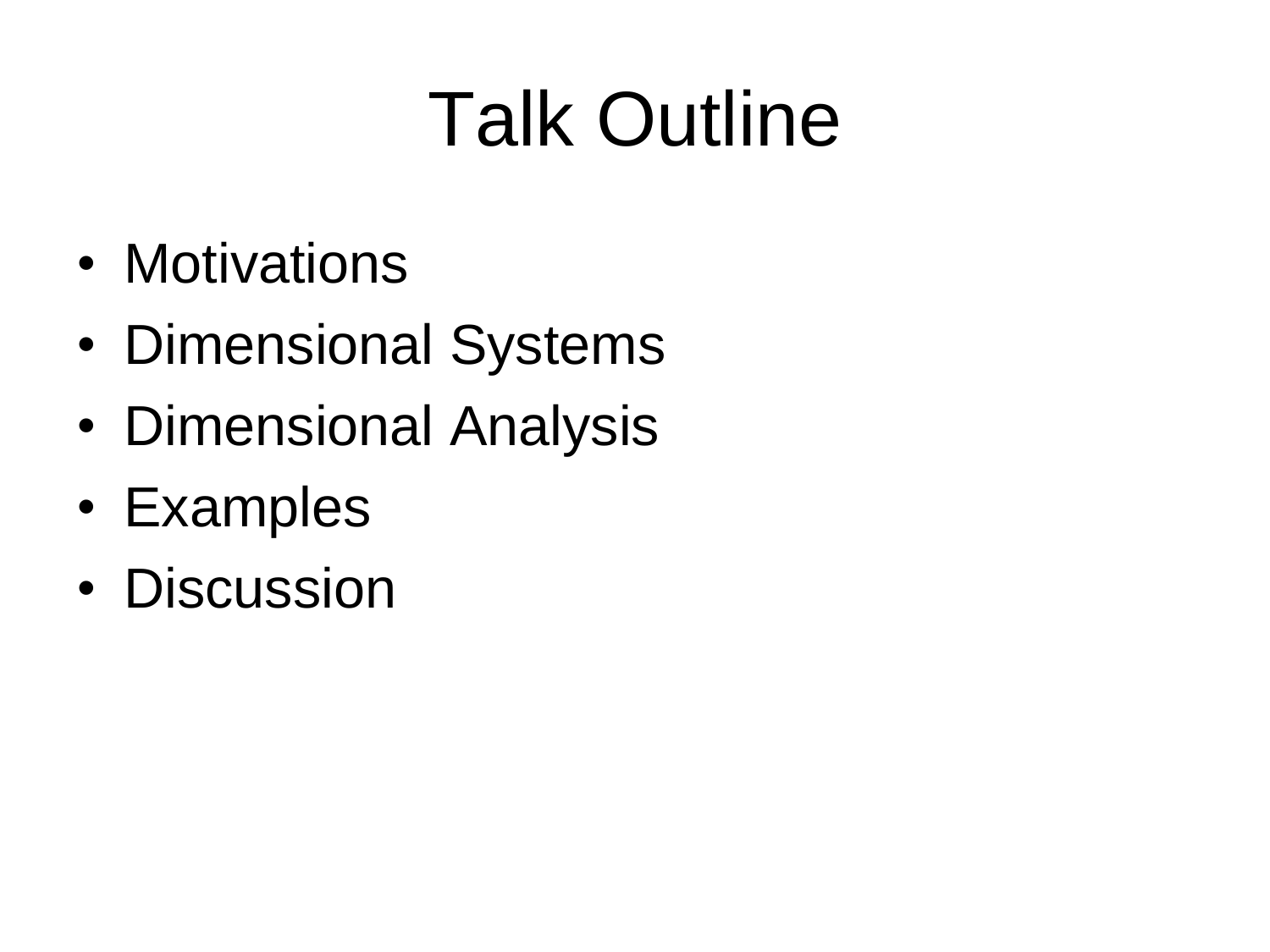# **Motivations**

- General
	- Dimensional analysis (DA) critical historically for
		- Scoping models
		- Formulating models
		- Validating models
		- Calibrating models
	- Systems modeling community has made important but limited use of DA
	- Strong advantages from & opportunities for improved DA use
- Specific
	- Performance concerns for public health models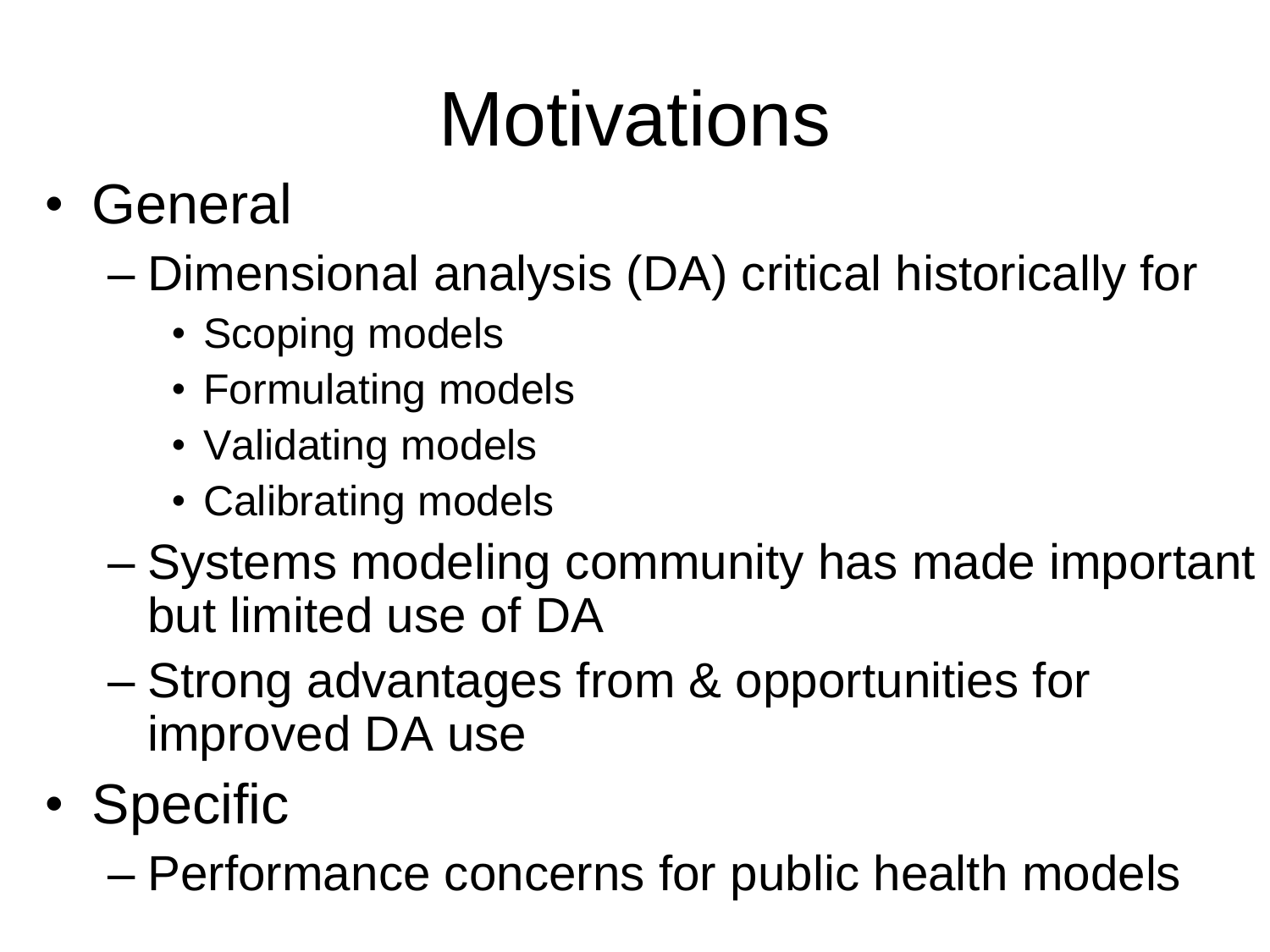### Dimensions and Units

- *Dimensions* describe semantic category of referent
	- e.g. Length/Weight/Pressure/Acceleration/etc.
	- Describe referent
	- Independent of size (or existence of) measure
	- No conversions typical between dimensions
	- A given quantity has a unique dimension
- *Units* describe references used in performing a particular measurement
	- $-$  e.g. Time:  $\mu$ Seconds/Weeks/Centuries
	- This is *metadata*: Describes measured value
	- Relates to a *particular dimension*
	- Describe measurement of referent
	- Dimensional constants apply between units
	- A given quantity can be expressed using many units
	- Even dimensionless quantities can have units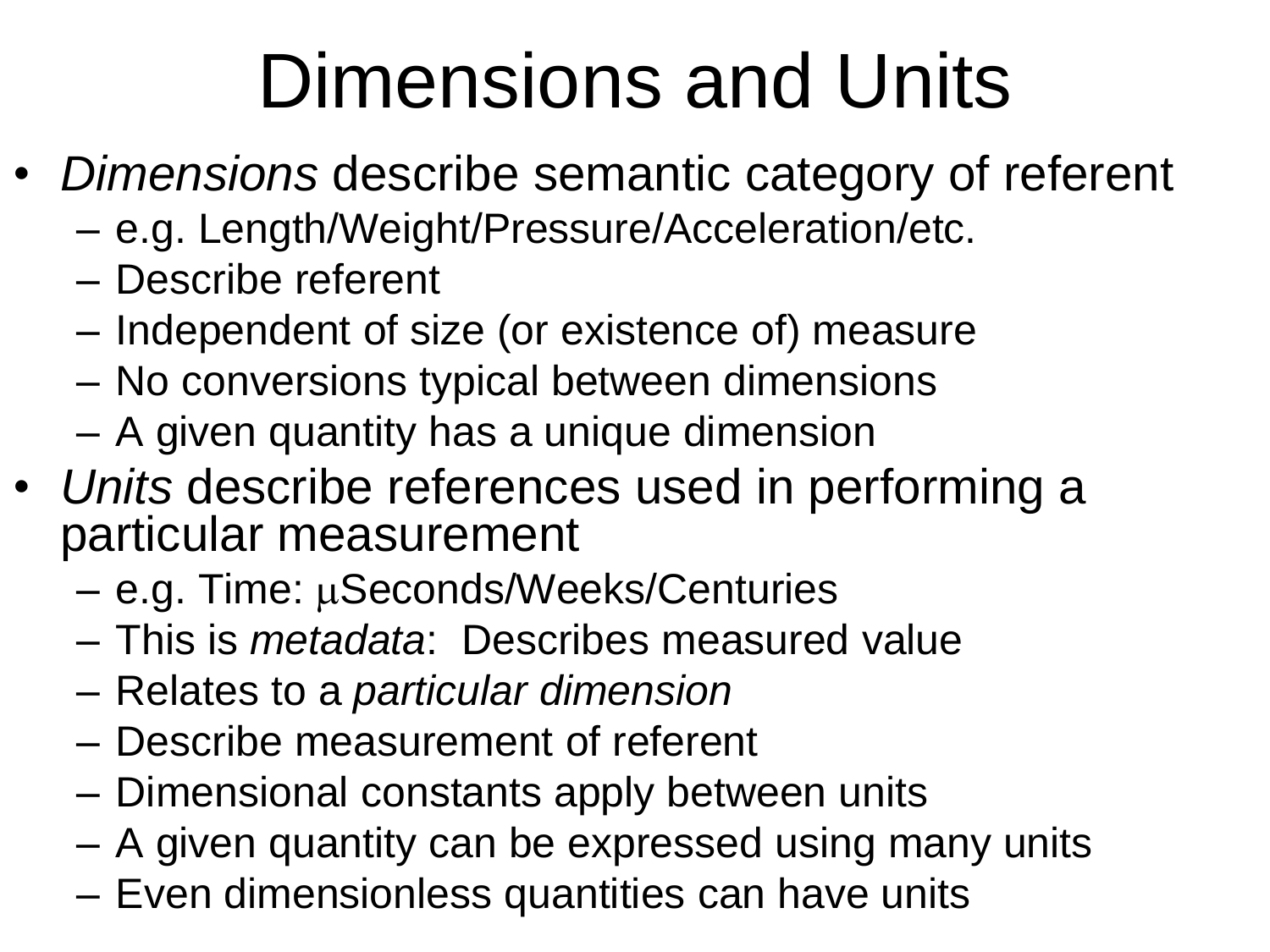# Units & Dimensions

- Frequency
	- Dimension:1/Time
	- Units: 1/Year, 1/sec, etc.
- Angle
	- Dimension: "Dimensionless" (1, "Unit")
	- Units: Radians, Degrees, etc.
- Distance
	- Dimension: Length
	- Units: Meters/Fathoms/Li/Parsecs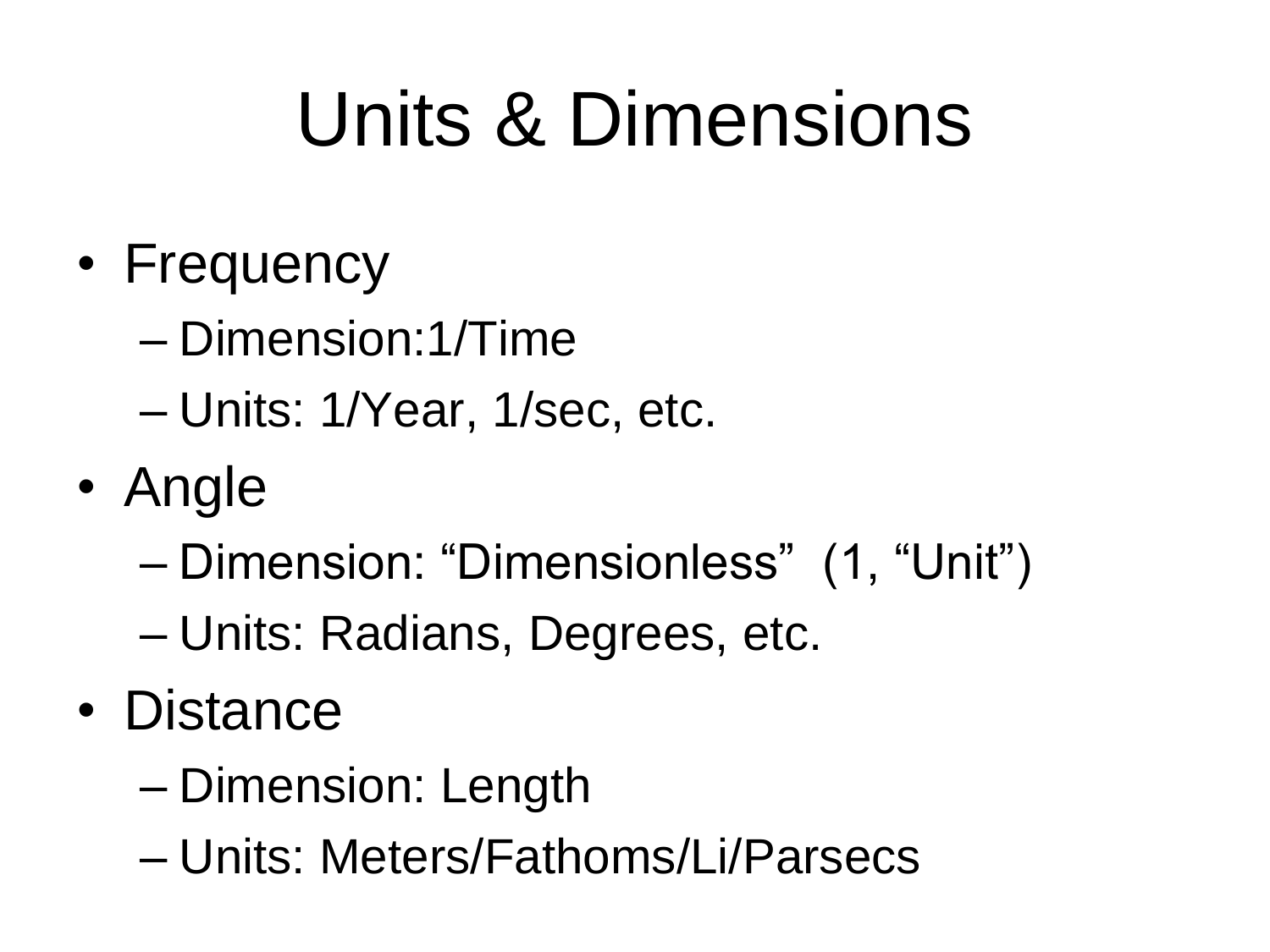#### Dimensional Homogeneity: **Distinctions**

• Adding items of different dimensions is semantically incoherent

– Fatally flawed reasoning

• Adding items of different units but the same dimension *is* semantically sensible but numerically incorrect

– Requires a conversion factor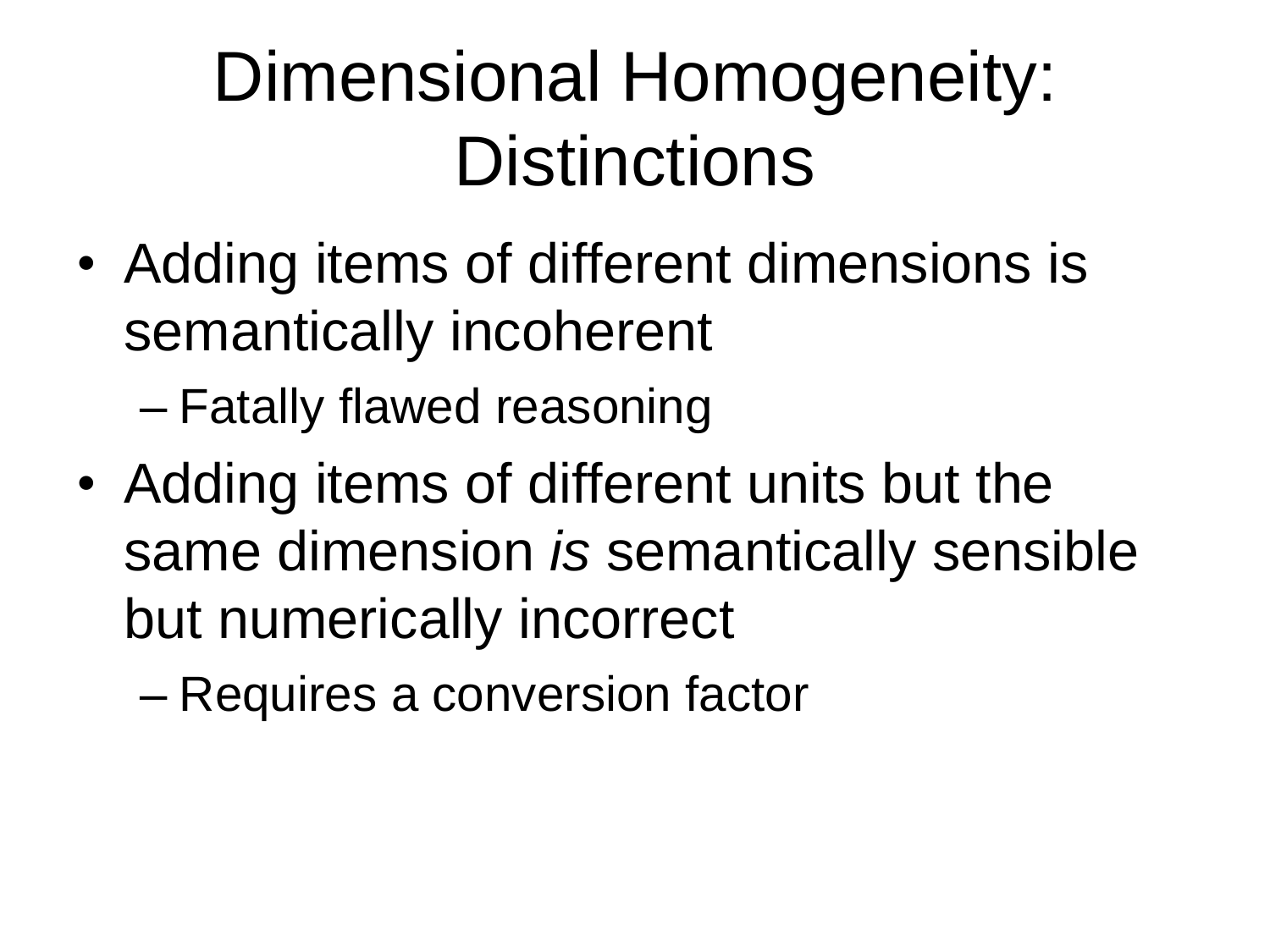#### Structure of Dimensional Quantities

- Dimensional quantity can be thought of as a pair (value, m) where value  $\in \mathfrak{R}$  and m $\in \mathfrak{R}^d$
- Quantity's dimension/units can be represented as
	- Products of powers of "reference" dimensions/units Rate of water flow:  $L^{3}T^{-1}$
	- Vectors in a *d* dimensional vector space (of ref. dimens.)
		- Each index in the vector represents the exponent for that reference dimension/unit
- Dimension dictates the value scaling needed for *unit conversion*
	- A *dimensionless* quantity holds the same value regardless of measurement system
- Dimensional quantities have operations that are related to but more restricted than for e.g.  $\mathfrak{R}$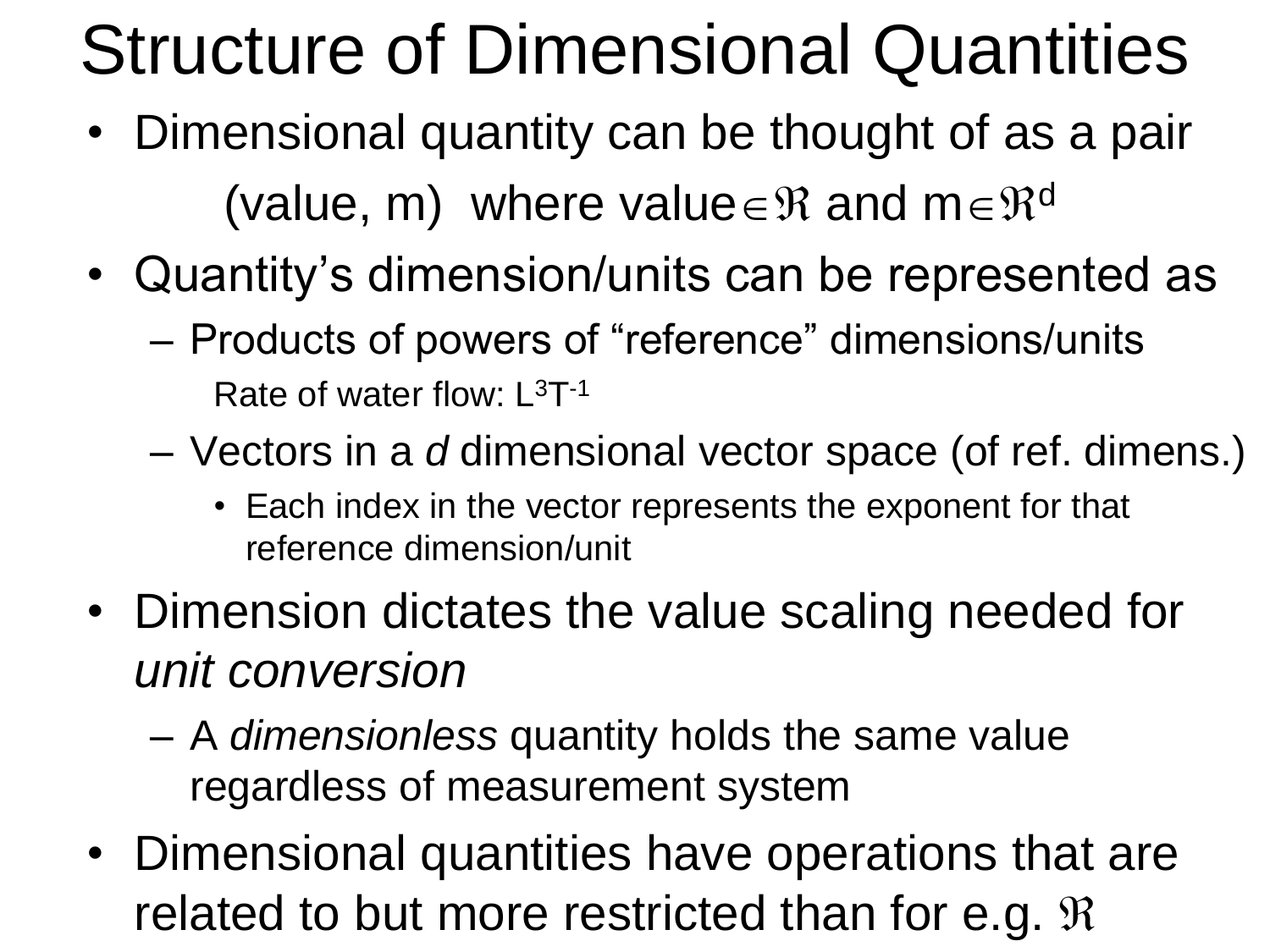# A Particularly Interesting Dimensionality: "Unit" Dimension

- Recall:dimensions associated with quantities can be expressed as "product of powers"
- We term quantities whose exponents are all 0 as being of "unit dimension"
- Another term widely used for this is "Dimensionless"
	- This is somewhat of a misnomer, in that these quantities do have a dimension – just a very special one
		- Analogy: calling something of length 0 "lengthless"
- Such quantities are independent of unit choice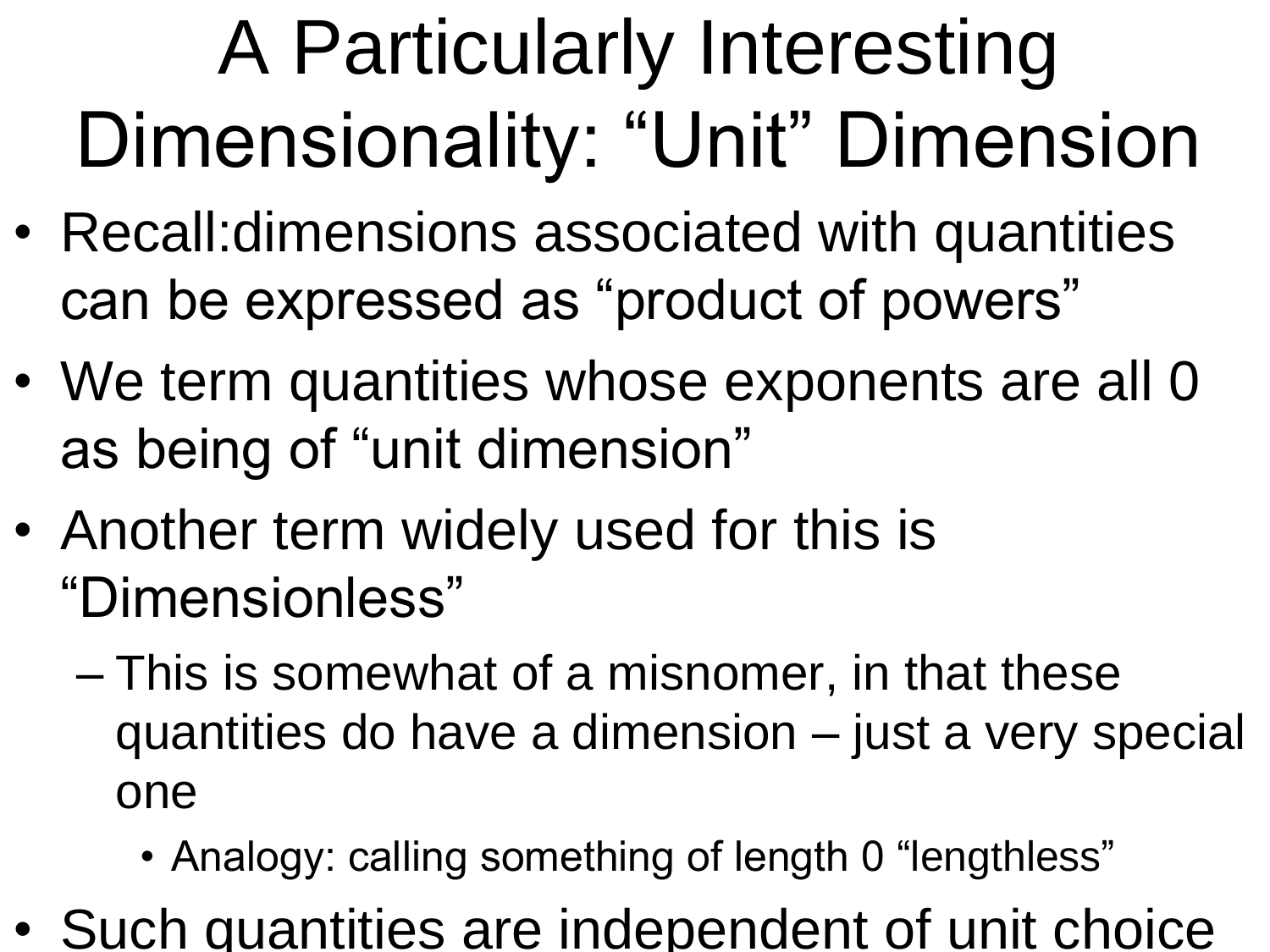# Dimensionality & Unit Choice

- Exponent for dimension dictates the numerical value scaling required by *unit conversion*
	- Consider  $x=1$  \$/ft and  $y=1$  \$/ft<sup>2</sup>
		- Consider converting from feet to meters  $-$  x=1 \$/ft  $*$  (1ft/1m)  $\approx$  3.208 \$/m  $-$  y= 1 \$/ft<sup>2 \*</sup> (1ft/1m)<sup>2</sup>  $\approx$  10.764 \$/m<sup>2</sup>
- *A dimensionless quantity maintains the same numeric value regardless of measurement system*
	- Cf: Fraction = .1 (Unit Dimension)
	- $-$  100 ft<sup>2</sup>/1000 ft<sup>2</sup> = 1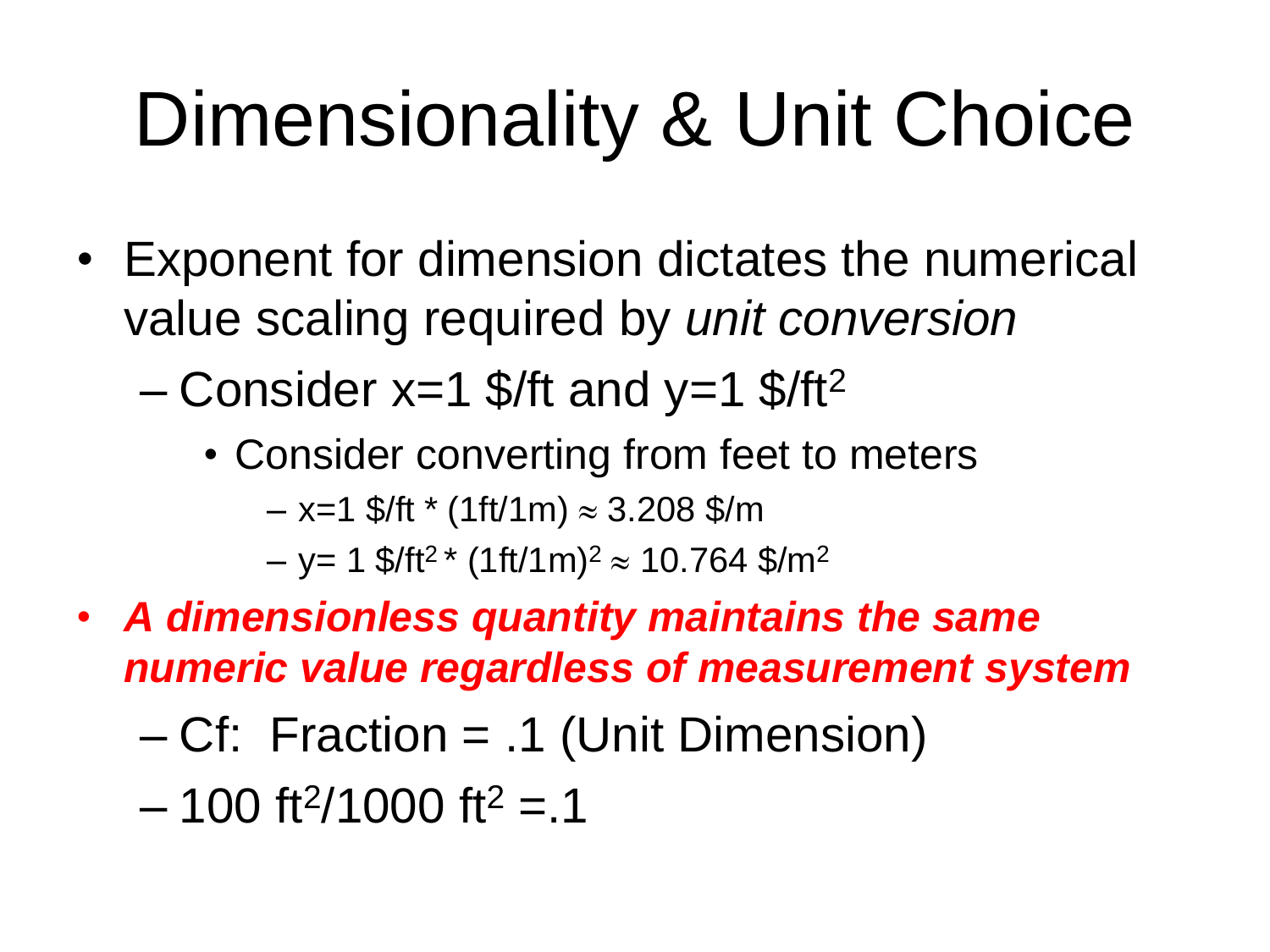# Common Quantities of Unit Dimension

- Fractions of some quantity
- Likelihoods (probabilities)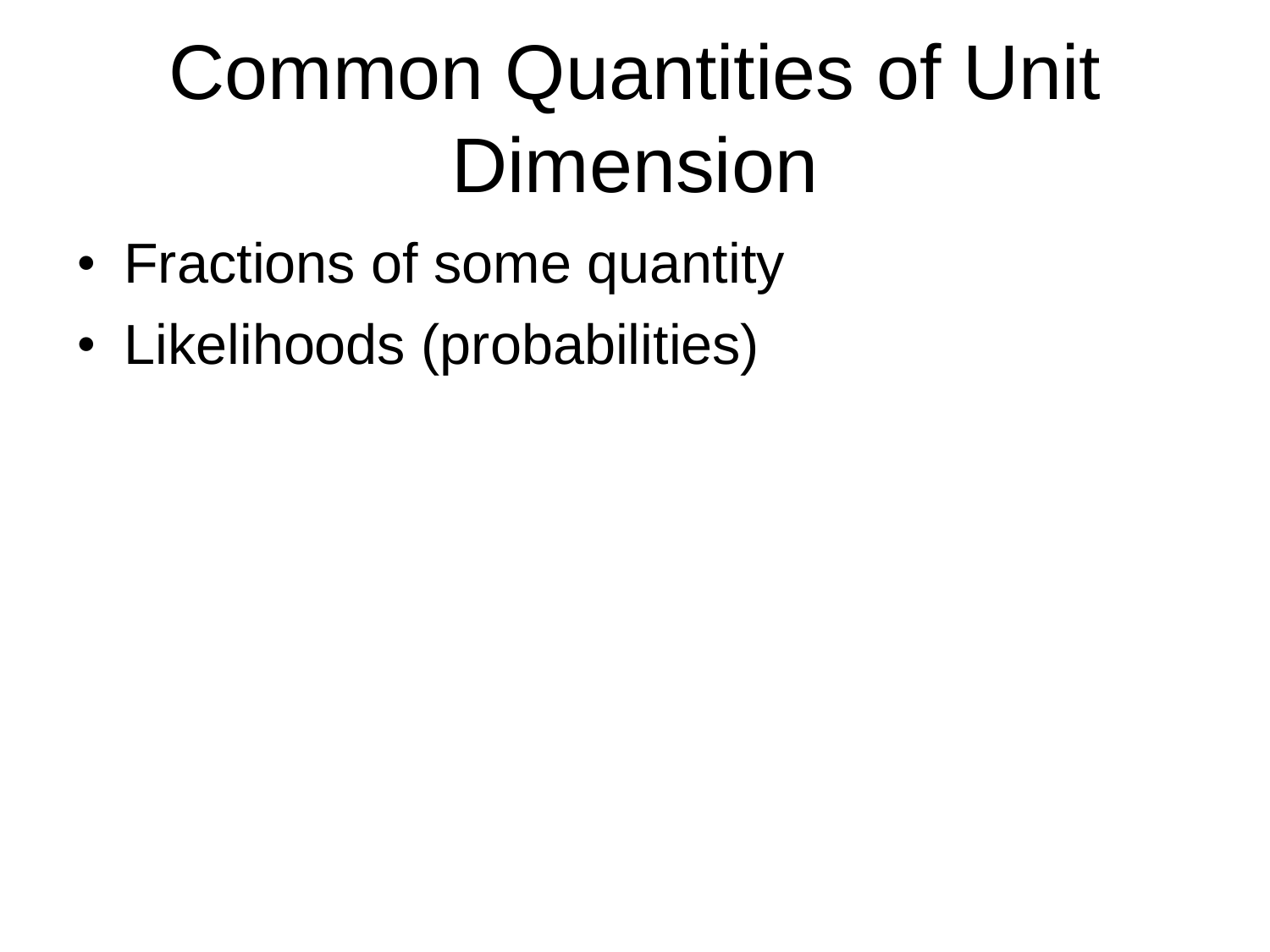#### Dimensional Space

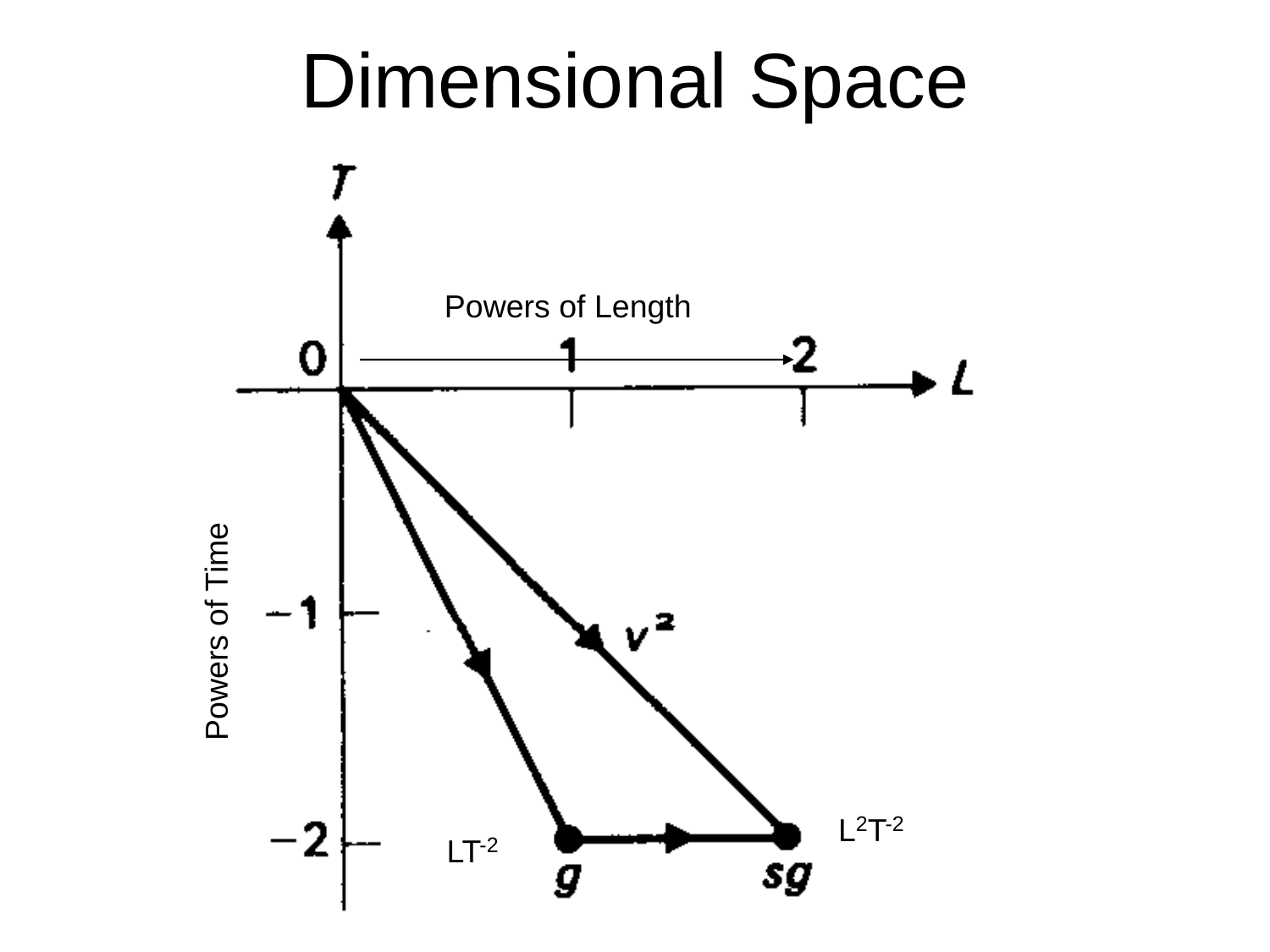#### Quantities in Dimension Space



Treating all quantities as dimensionless loses information (projects purely onto the z dimension)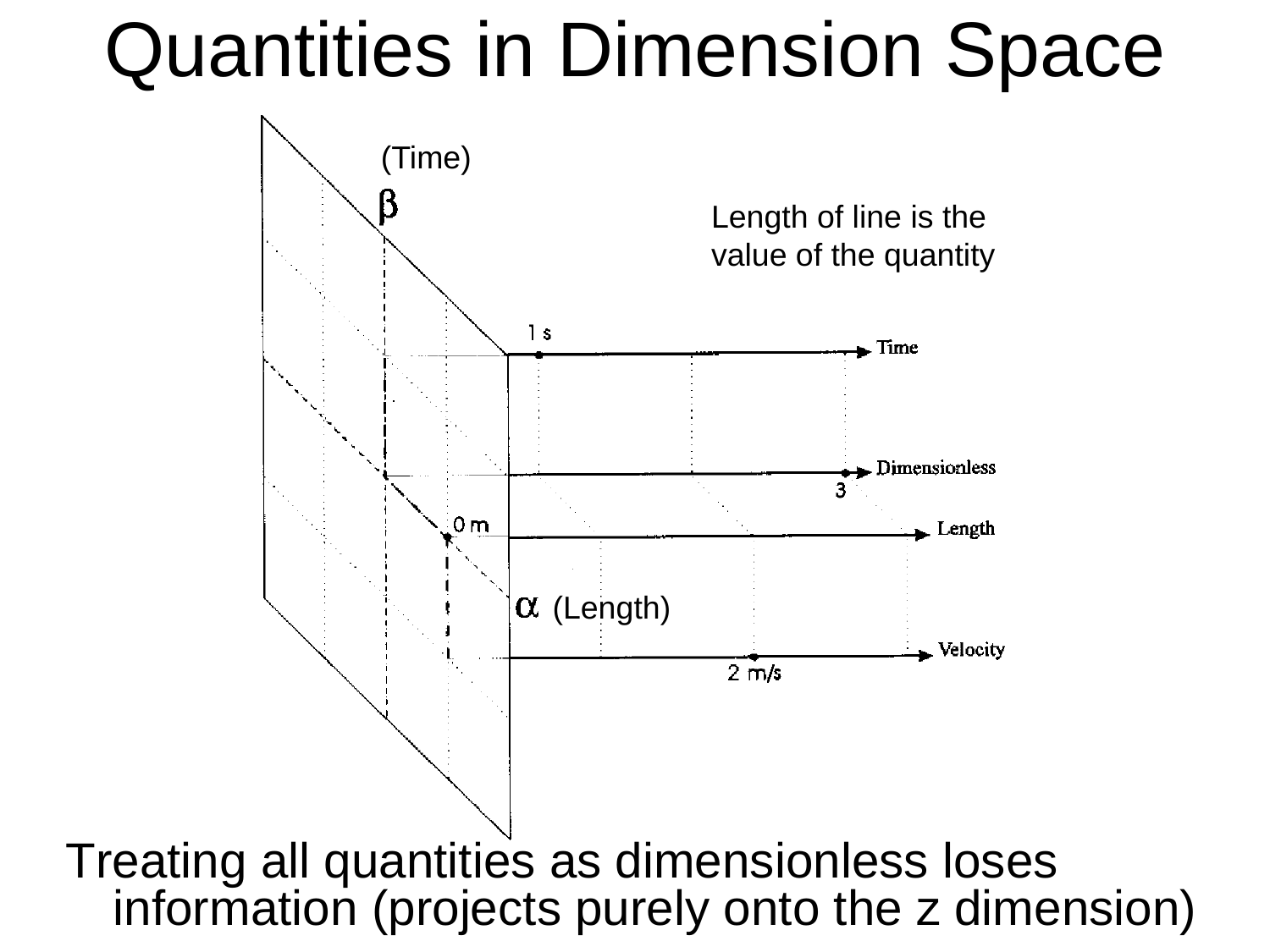# Stock-Flow Dimensional **Consistency**

- Invariant: Consider a stock and its inflows and outflows. For any flow, we must have [Flow]=[Stock]/Time
- This follows because the Stock is the integral of the flow
	- Computing this integral involves summing up many timesteps in which the value being summed is the flow multiplied by time.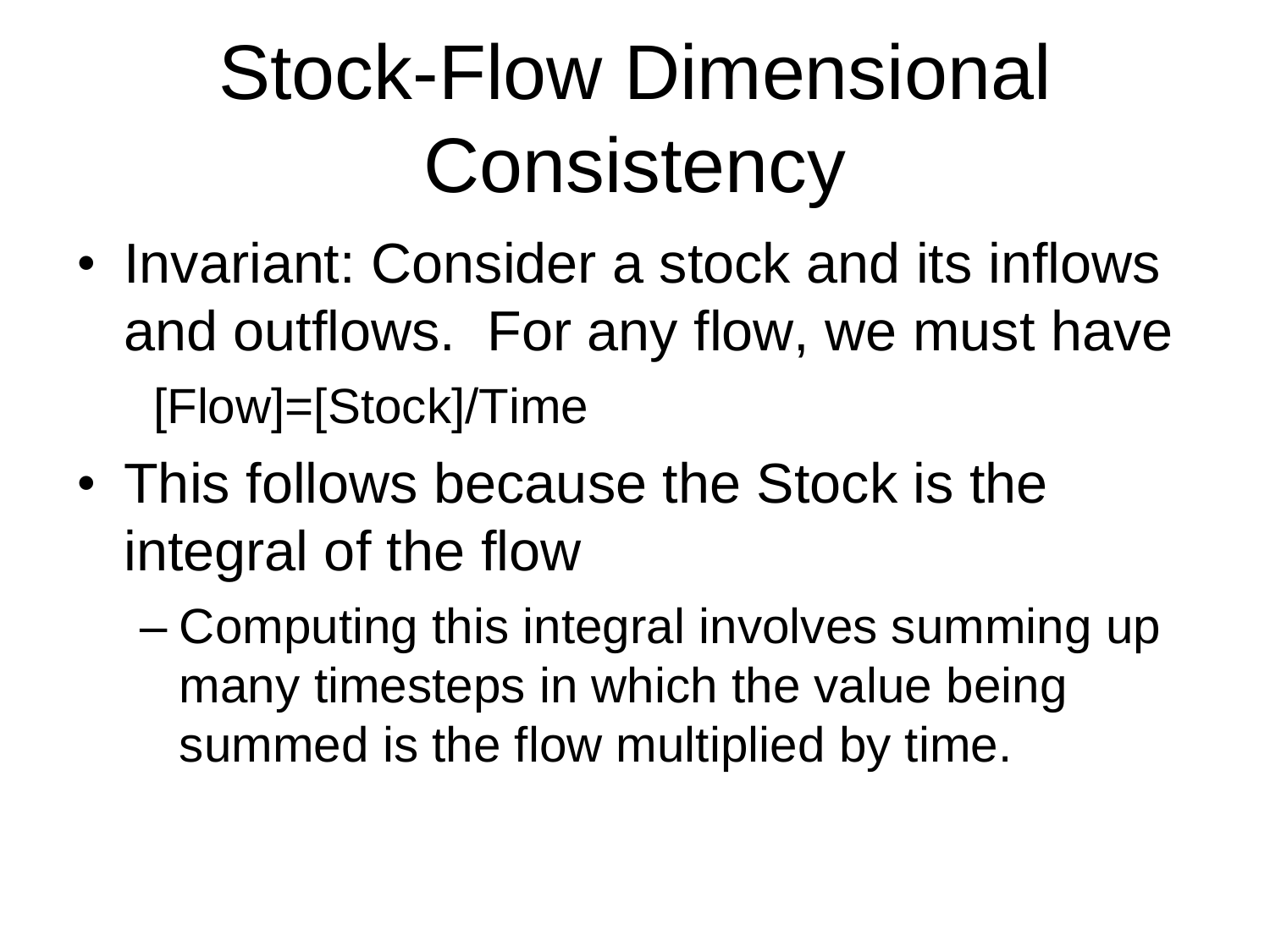## Seeking Hints as to the Dimension Associated w/a Quantity

- How is it computed in practice?
	- What steps does one go through to calculate this? Going through those steps with dimensions may yield a dimension for the quantity
- Would its value need to be changed if we were to change diff units (e.g. measure time in days vs. years)?
- Is there another value to which it is converted by some combination with other values?
	- If so, can leverage knowledge of dimensions of those other quantities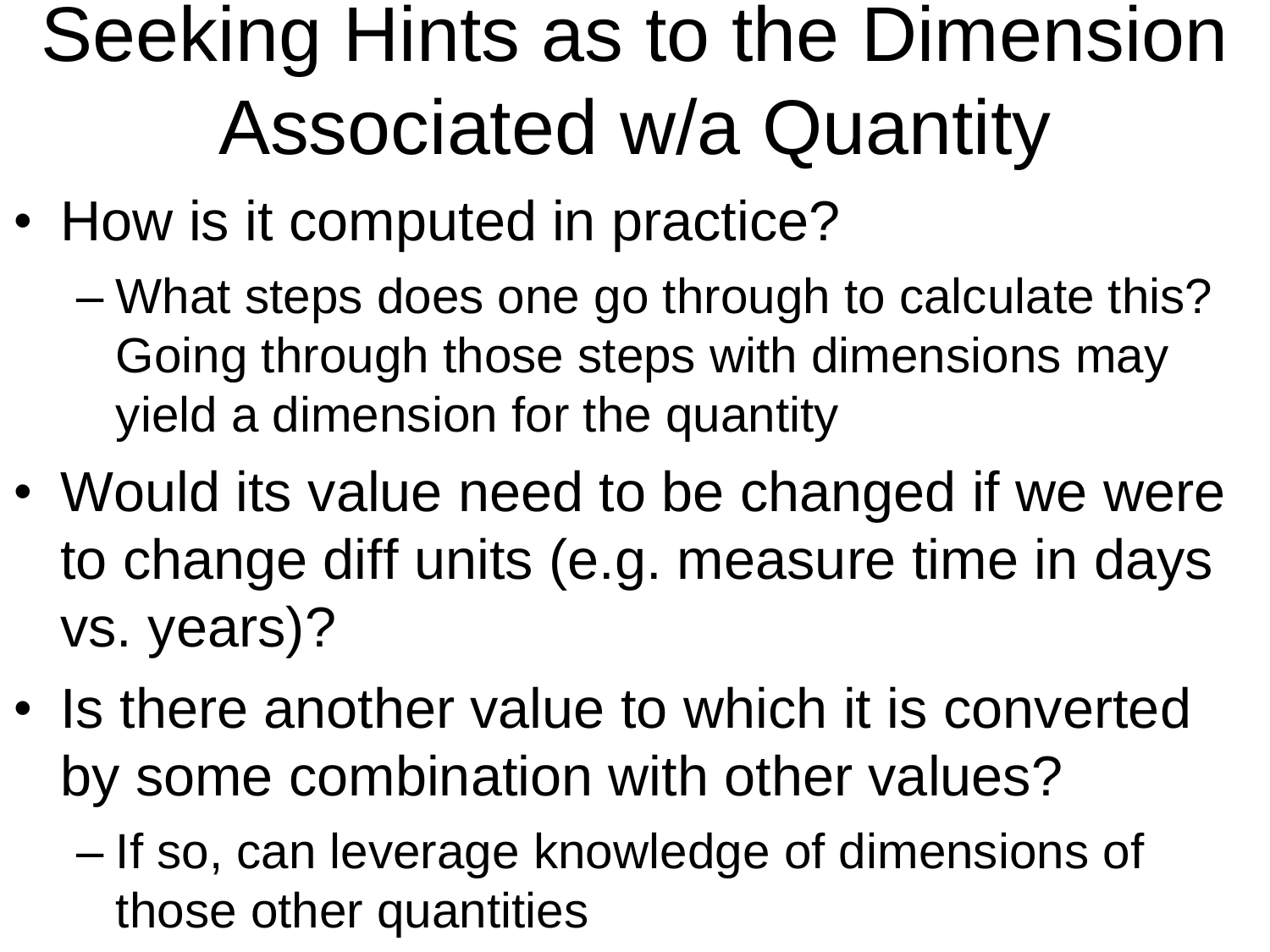# Computing with Dimensional **Quantities**

- To compute the dimension (units) associated with a quantity, perform same operations as on numeric quantities, but using dimensions (units)
- We are carrying out the same operations in parallel in the numerics and in the dimensions (units).
	- With each operation, we can perform it twice
		- Once on the numerical values
		- Once on the associated dimensions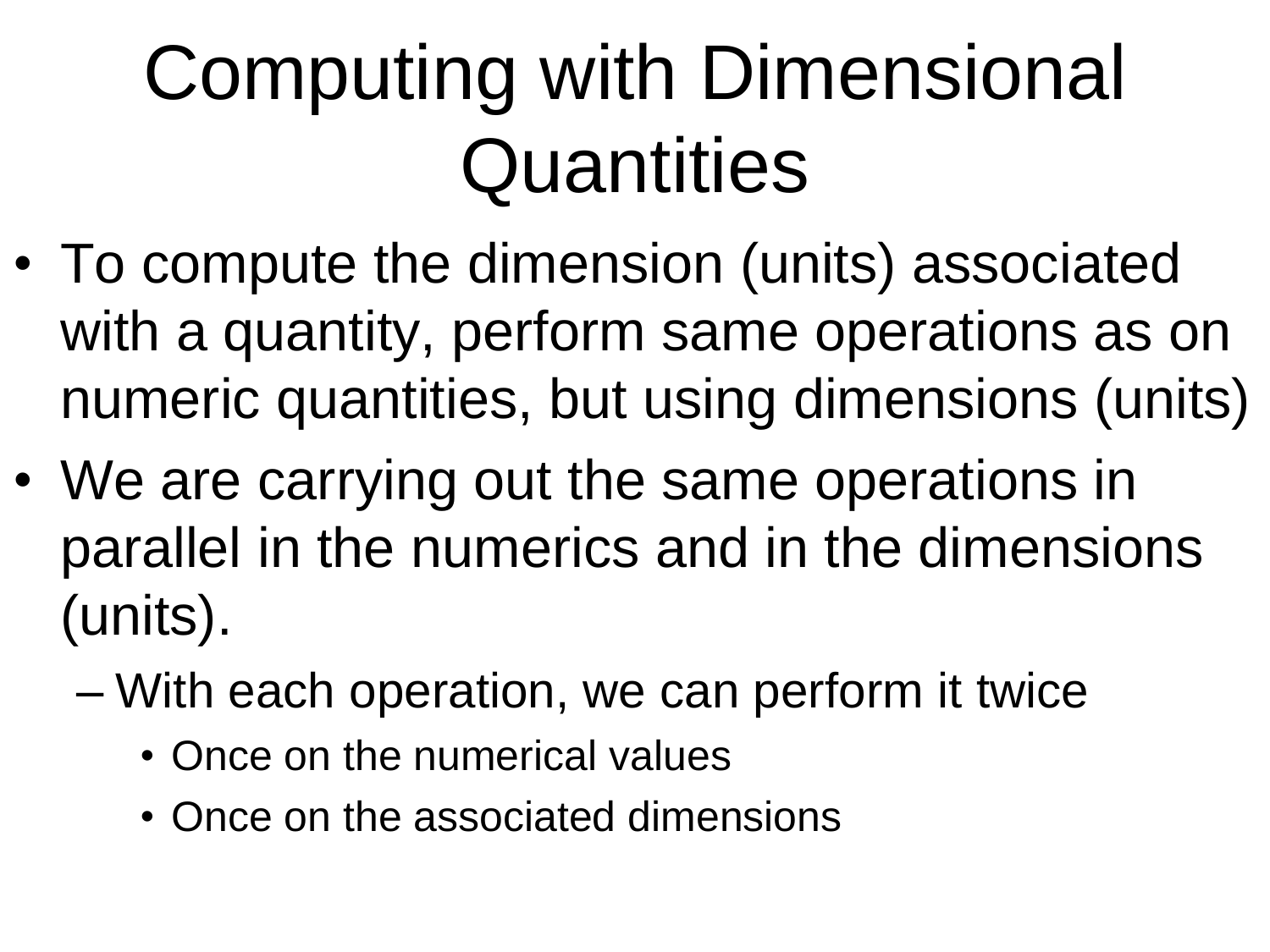## Dimensional Homogeneity

- There are certain computations that are dimensionally inconsistent are therefore meaningless
- Key principle: Adding together two quantities whose dimensions differ is dimensionally "inhomogeneous" (inconsistent) & meaningless
- By extension

a<sup>b</sup> is only meaningful if b is dimensionless

Derivation:  $a^b = ((a/e)e)^b = (a/e)^b e^b =$  $(a/e)^{b}(1+b+b^{2}/2+b^{3}/3^{*}2^{*}1...)$ 

*The expression on the right is only meaningful if [b]:1*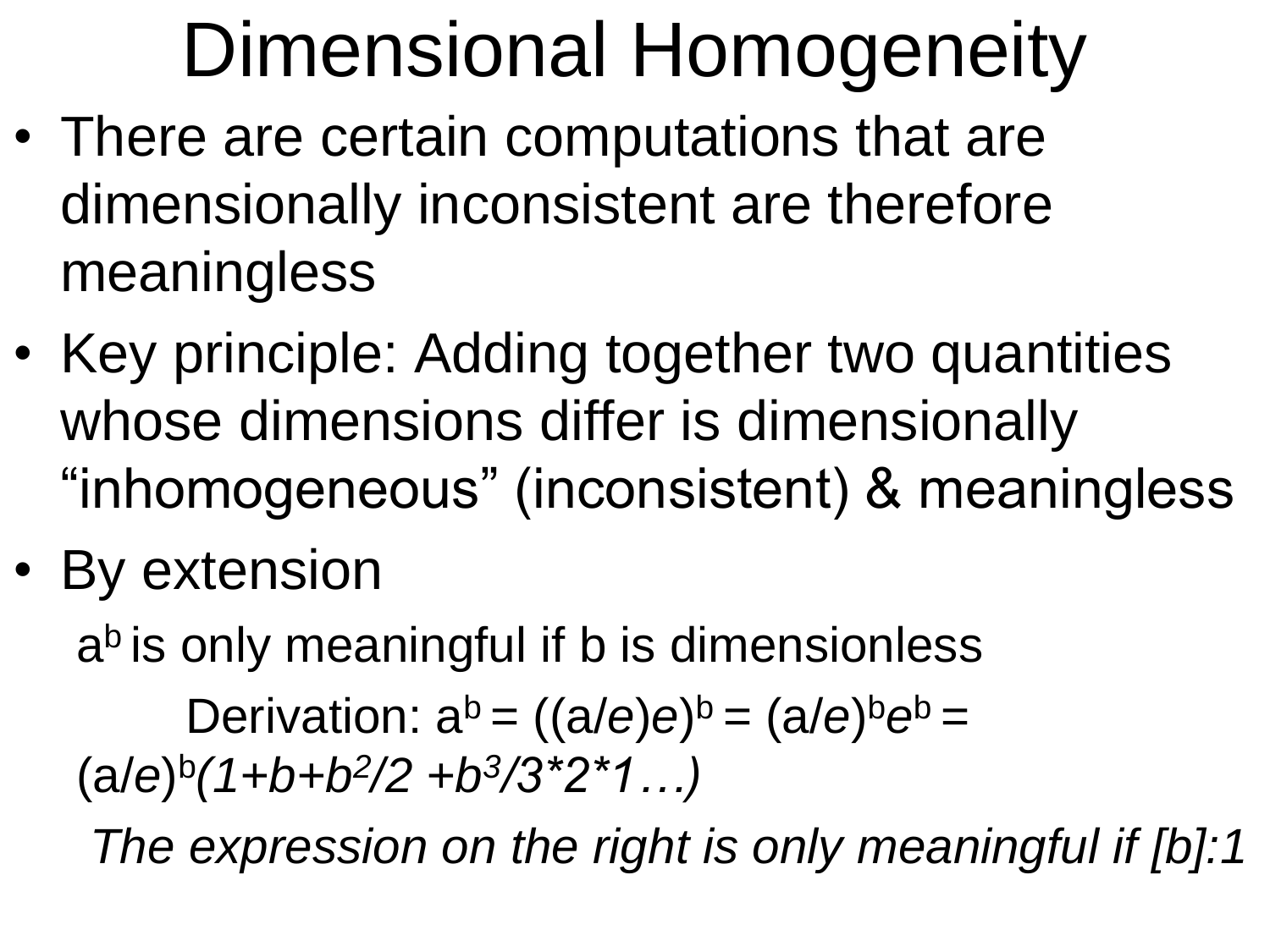## Dimensional Notation

• Within this presentation, we'll use the notation

[x]: D to indicate quantity x is associated with dimension D

- For example,
	- $[x]$ : \$
	- [y]: Person/Time
	- [z]: 1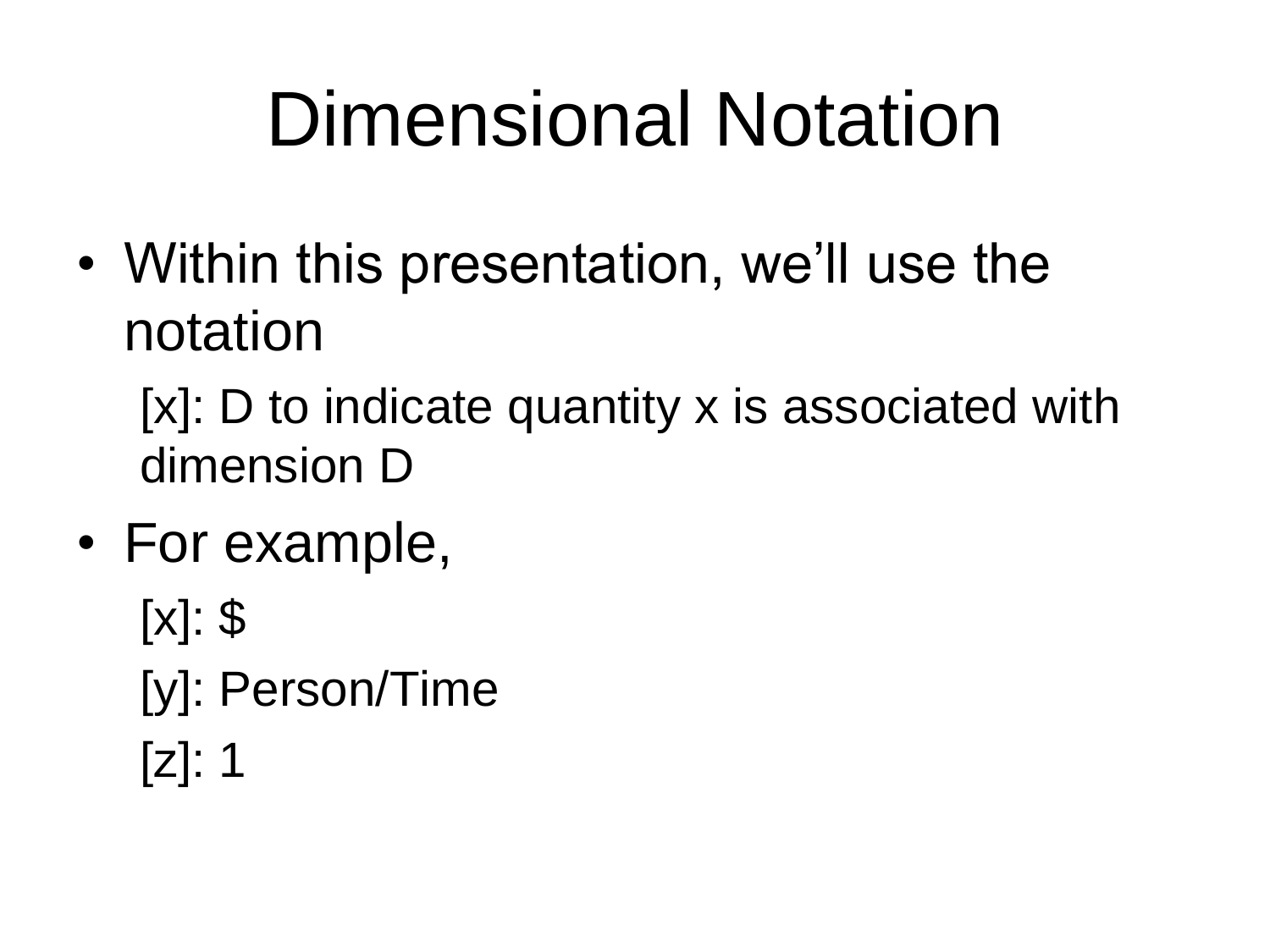#### Example

 $a+(b*c)$  $\boldsymbol{d}$ Suppose further that [a]: Person [b]: Person/Time

- [c]: Time
- [d]: \$

To compute the dimensions, we proceed from "inside out", just as when computing value

•  $[b * c] = [b] * [c] =$ 

(Person/Time)\*Time=Person

- $[a+(b*c)]=a]+[b*c]=Person$ +Person=Person
- Thus, the entire expression has dimension

 $[a+(b*c)/d] = [a+(b*c)/d]/[d]$ =Person/\$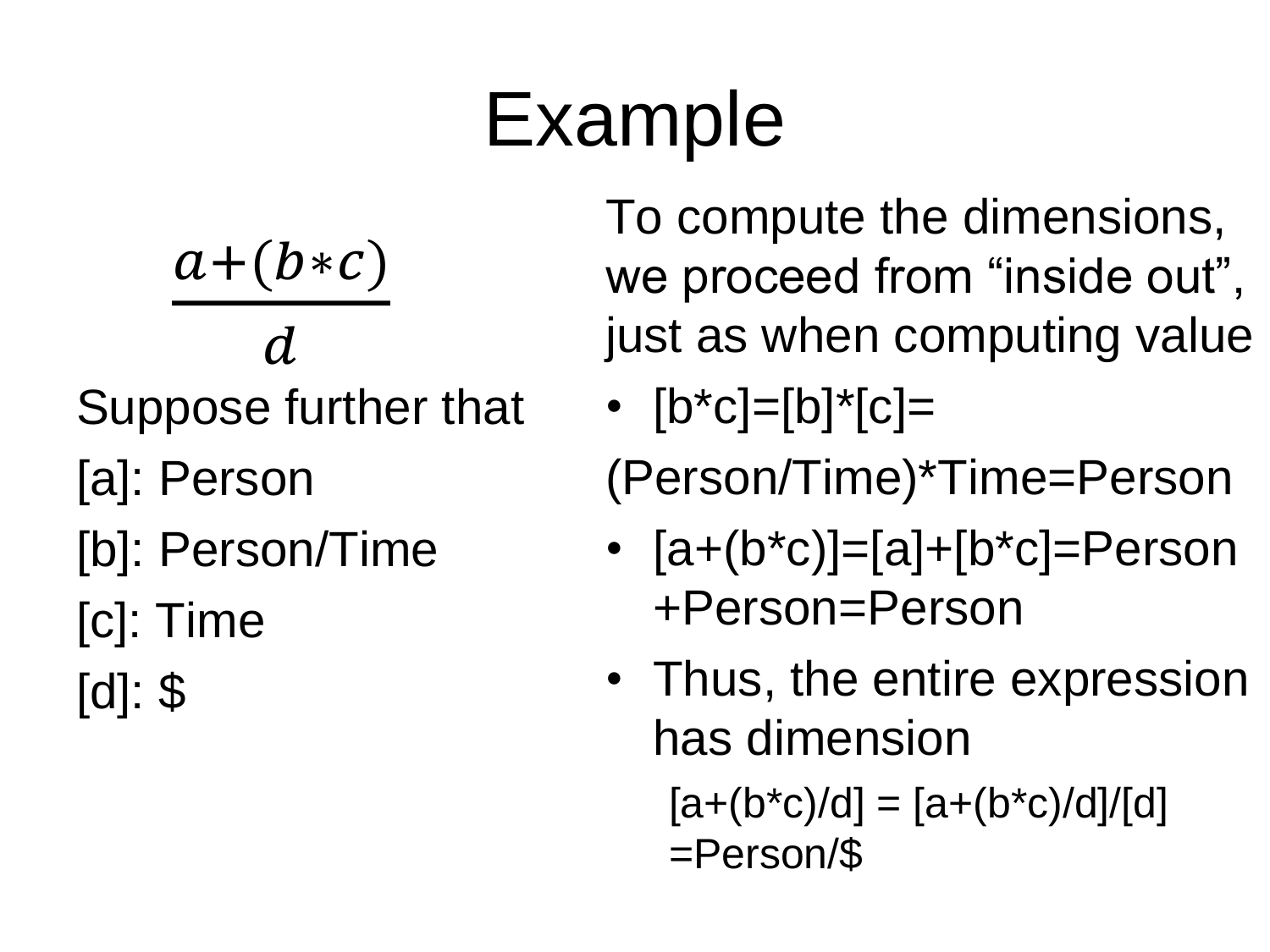# Lotka Volterra model

- Variables Dimensions [ $\beta$ ]: 1/(Fox  $*$  Time)  $[y]$ : 1/(Hare  $*$  Time)  $[\delta],[\alpha]$ : 1/Time  $H=-\beta H F+\alpha H$  $F = \gamma H F - \delta F$  $= \nu \boldsymbol{\Pi} \boldsymbol{\Gamma} =$
- Cf: Frequency of oscillations:  $[\lambda]$  : (1/Time)
	- Clearly cannot depend on  $\beta$  or  $\gamma$ , because
		- These parameters would introduce other dimensions
		- Those dimensions could not be cancelled by any other var.
- The exponent of Time in  $[\lambda]$  is -1
- By symmetry, the period must depend on both  $\alpha$  and  $\delta$ , which suggests

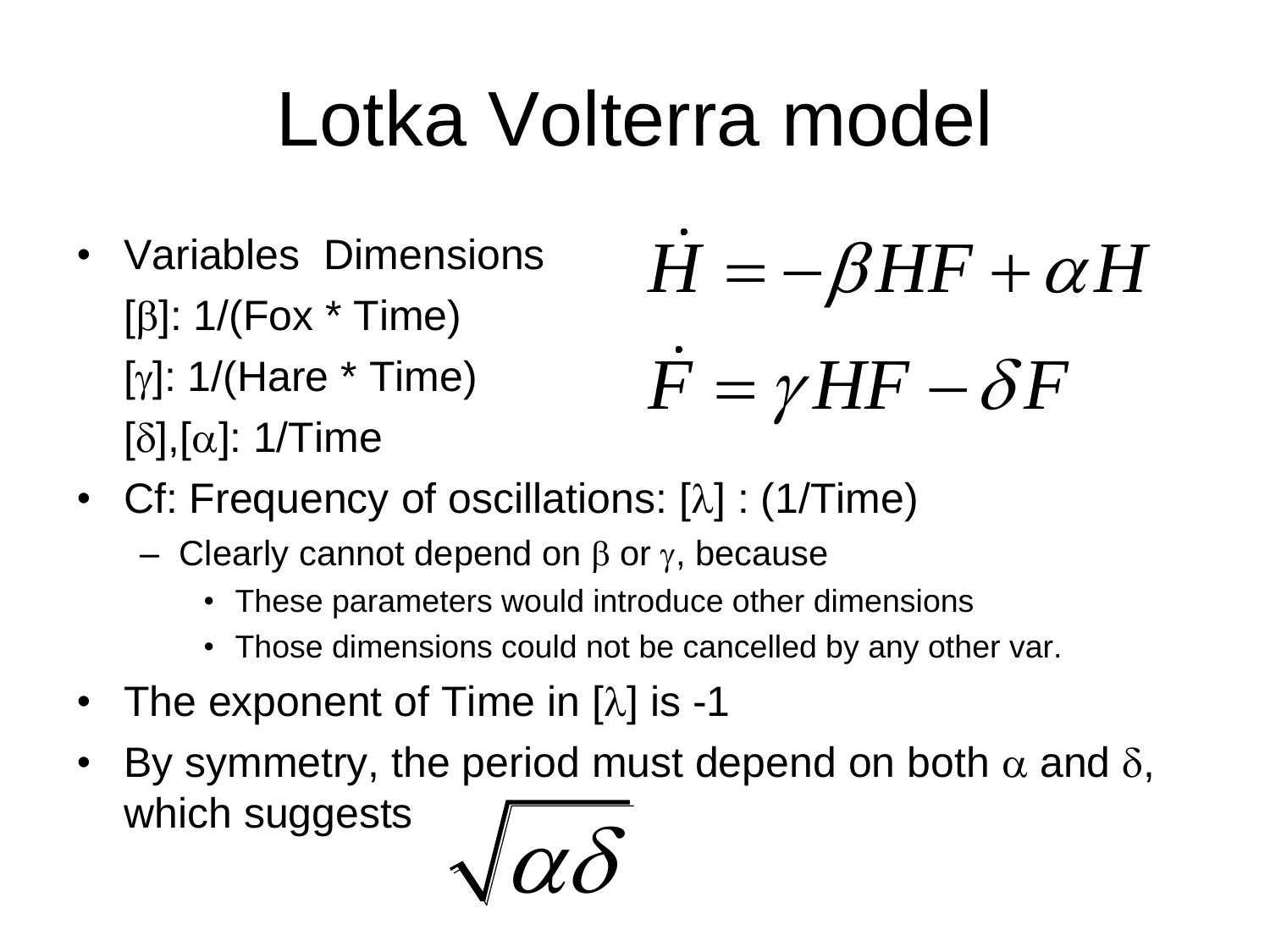#### Classic SIR model

- Variables Dimensions [S]=[I]=[R]: Person
	- $[\beta]$ : 1 (A likelihood!)
	- [c]: (Person/Time)/Person=1/Time

$$
\dot{S} = -cS \left( \frac{I}{S + I + R} \right) \beta
$$

$$
\dot{I} = cS \left( \frac{I}{S + I + R} \right) \beta - \frac{I}{\mu}
$$

$$
\dot{R} = \frac{I}{\mu}
$$

 $\mu$  and the set of  $\mu$ 

 (Just as could be calculated from data on contacts by *n* people over some time interval) [μ]: Time

Note that the force of infection 
$$
\lambda = c \left( \frac{I}{S+I+R} \right)
$$
g units 1/Time, which makes sense

- Firstly, multiplying it by S must give rate of flow, which is Person/Time
- Secondly, the reciprocal of such a transition hazard is just a mean duration in the stock, which is a Time => dimension must be 1/Time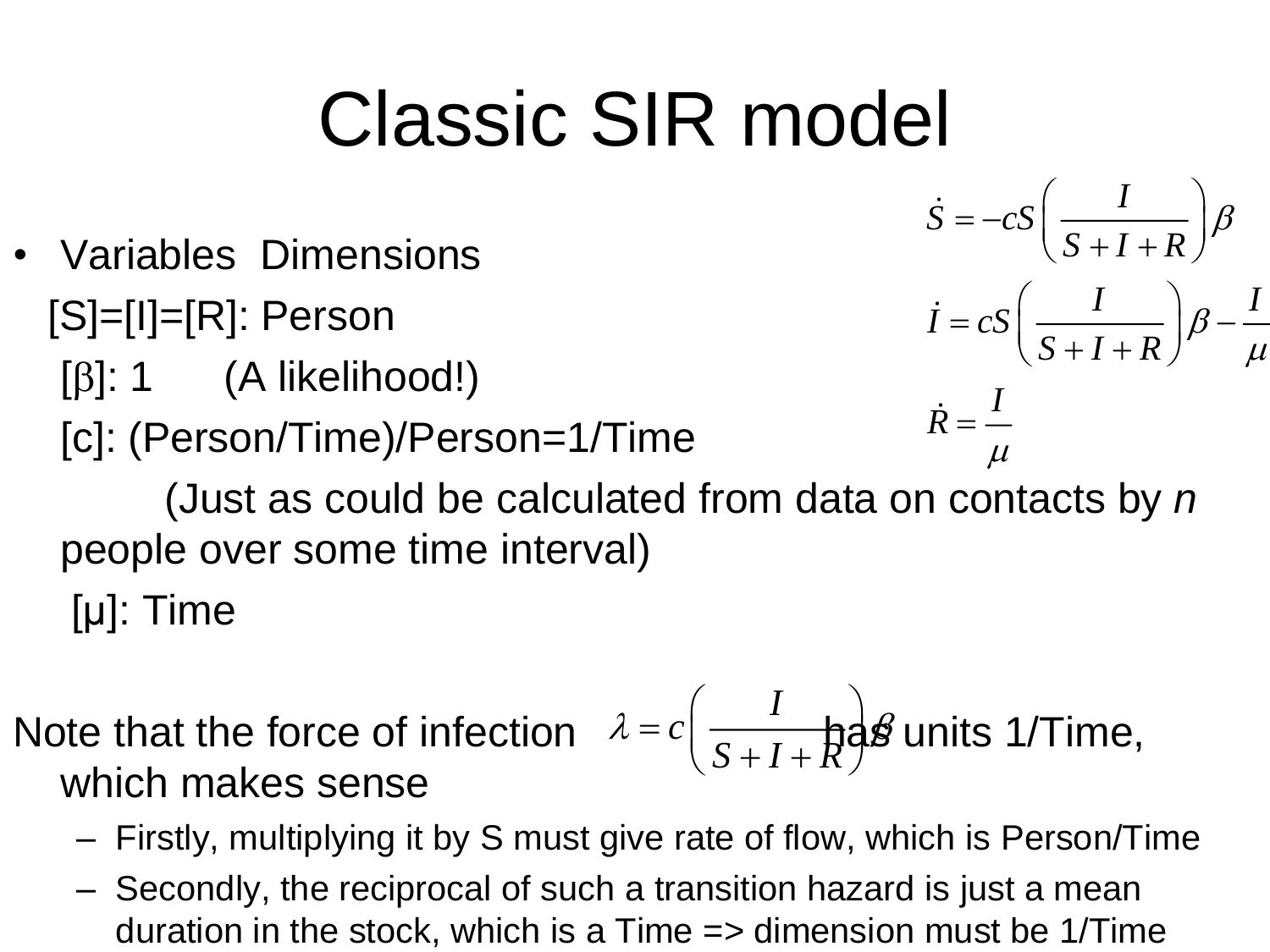## Indicating Units Associated with a Variable in Vensim

| <b>Editing equation for - S</b>                                                         |        |
|-----------------------------------------------------------------------------------------|--------|
| ls.                                                                                     |        |
| - INTEG Births-New Infections                                                           |        |
| 999<br>Initia<br>Value                                                                  |        |
| Type<br>Variables   Functions   More<br>Undo<br>9<br>8<br>$\ddot{}$                     |        |
| Level<br>[1()]<br>5<br>6<br>4<br>Choose Initial Variable                                |        |
| 3<br>2<br>$\ast$<br>Supplementary<br>E<br>$\theta$<br>$\boldsymbol{\mathsf{A}}$<br>Help |        |
| Units: Person                                                                           |        |
| $Com-$<br>ment:                                                                         |        |
| Minimum Value<br>Maximum Value<br>Increment                                             |        |
| Errors: Equation OK                                                                     |        |
| Check Model<br>Delete Variable<br><b>OK</b><br>Check Syntax                             | Cancel |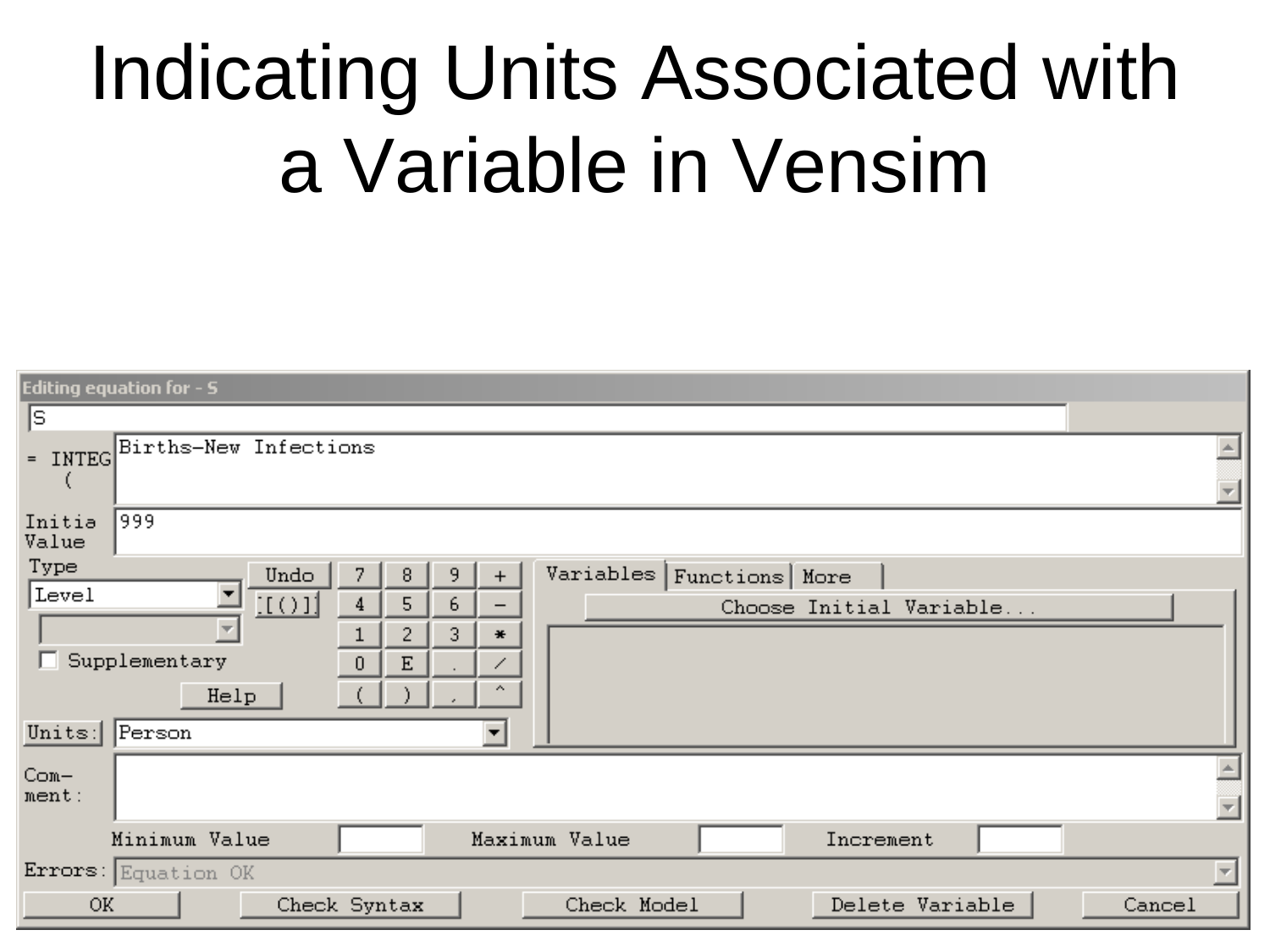#### Accessing Model Settings

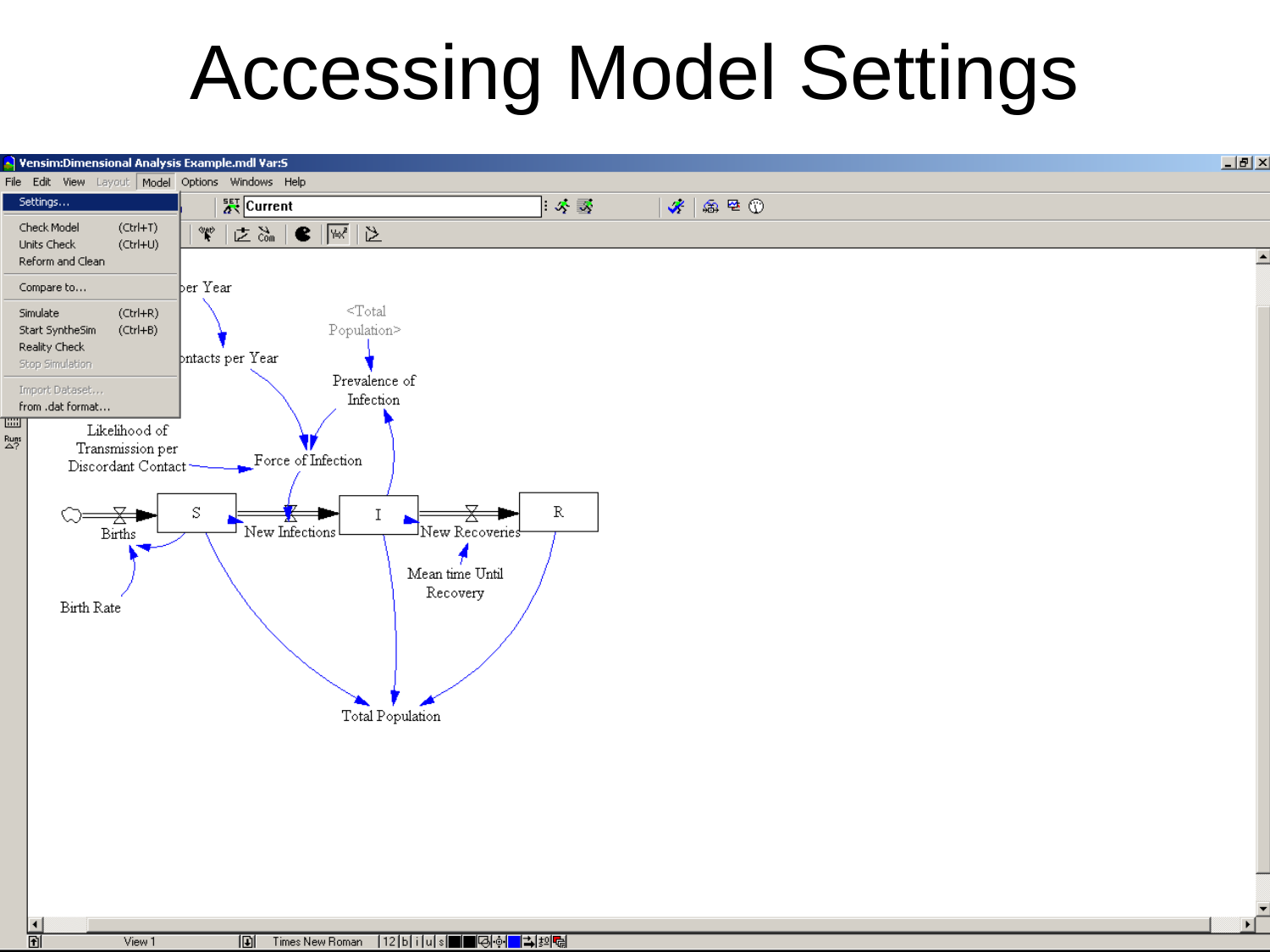## Choosing Model Time Units

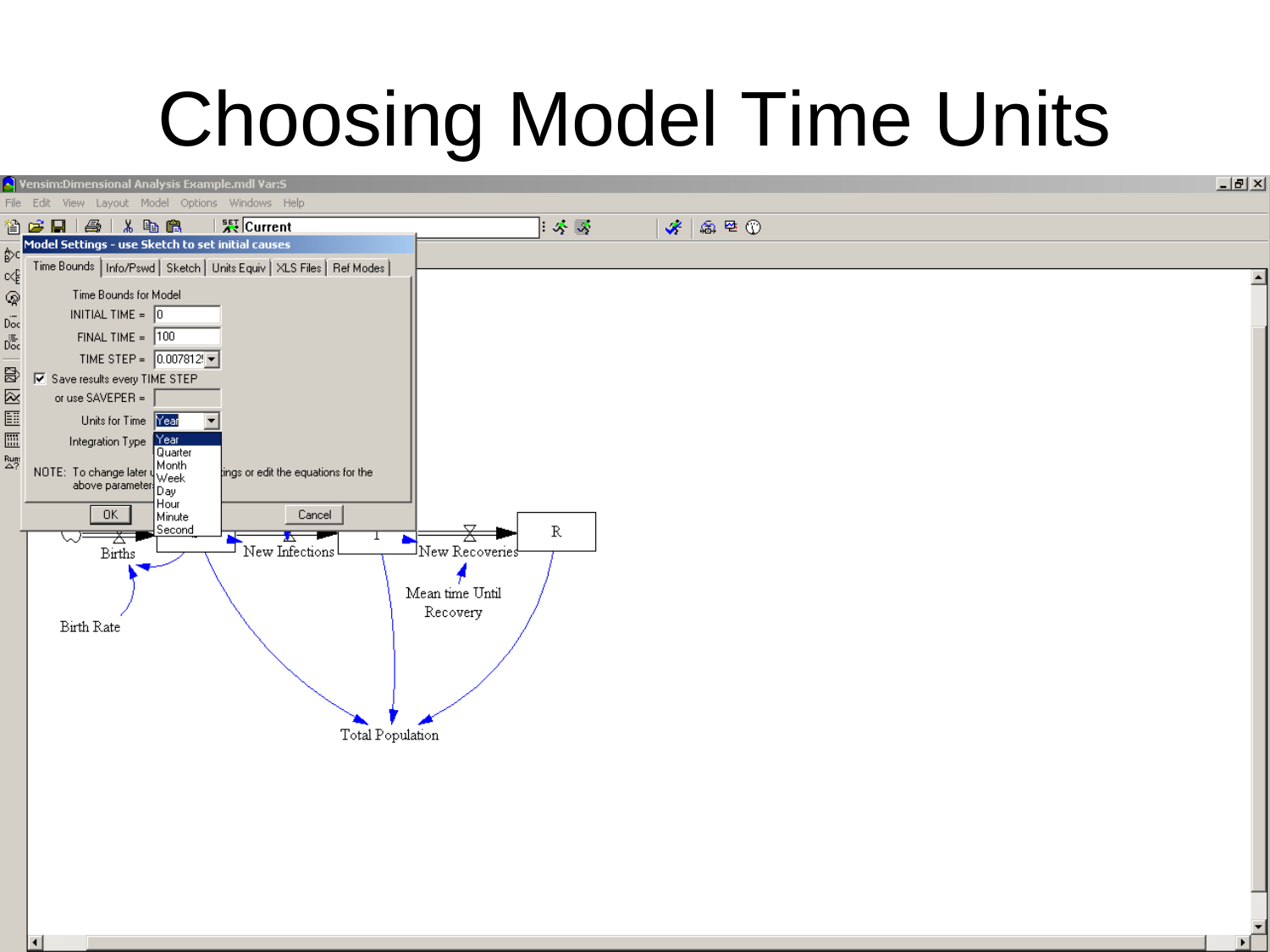# Setting Unit Equivalence

#### Model Settings - use Sketch to set initial causes

| Units Equiv   XLS Files   Ref Modes  <br>Time Bounds   Info/Pswd   Sketch                          |                          |  |
|----------------------------------------------------------------------------------------------------|--------------------------|--|
| \$,Dollar,Dollars,\$s<br>Day,Days                                                                  | Use strictest<br>testing |  |
| Hour, Hours<br>Month, Months<br>Person, People, Persons<br>Unit,Units<br>Week, Weeks<br>Year.Years | Delete Selected          |  |
|                                                                                                    | Modify Selected          |  |
|                                                                                                    | Add Editing              |  |
|                                                                                                    |                          |  |
| Replace these with the New Model default synonyms                                                  |                          |  |
| Make these synonyms the New Model default synonyms                                                 |                          |  |
|                                                                                                    |                          |  |
| <b>OK</b>                                                                                          | Cancel                   |  |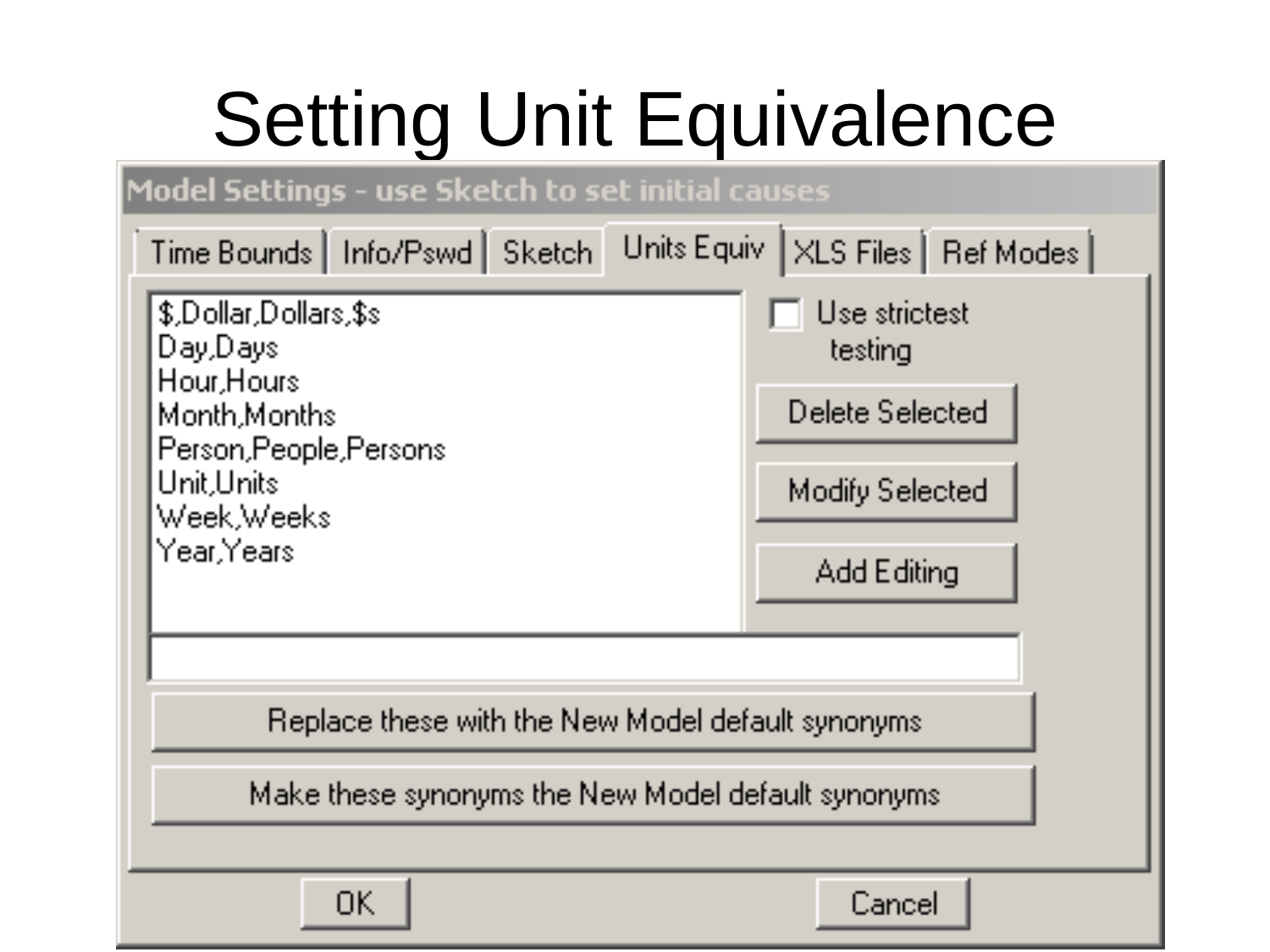#### Requesting a Dimensional Consistency Check

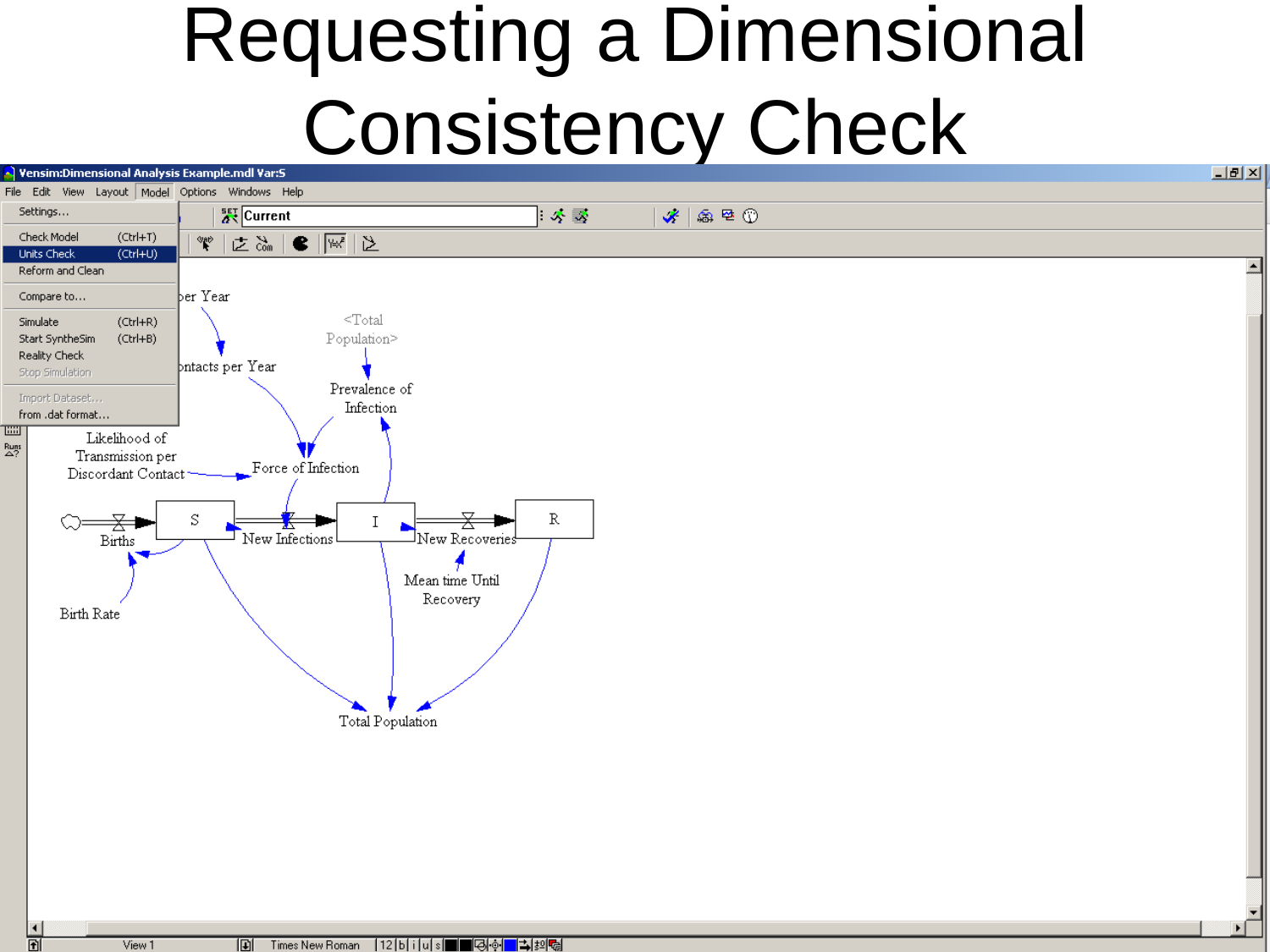# Confirmation of Unit **Consistency**

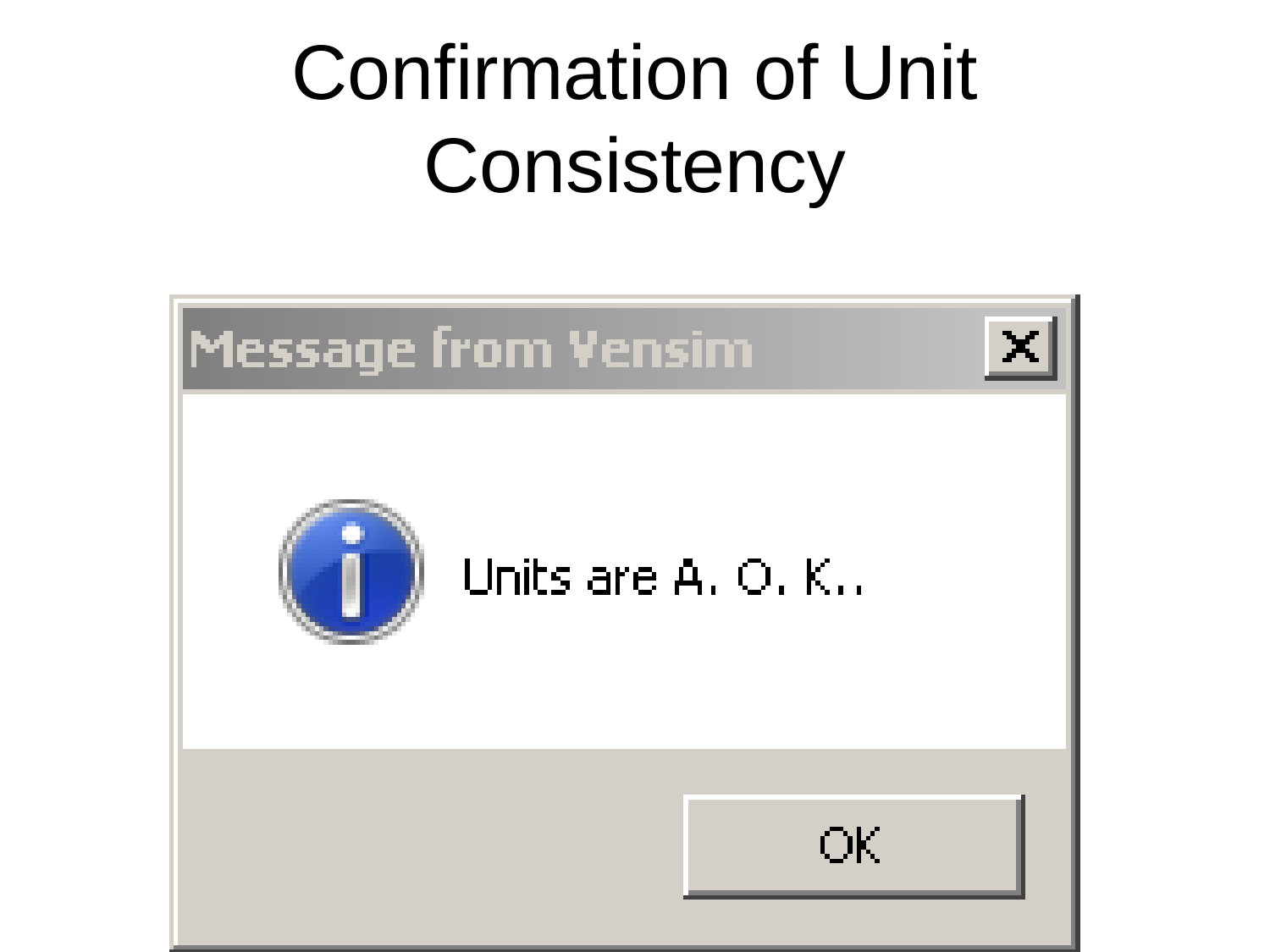#### Indication of (Likely) **Dimensional Inconsistency**

File Edit View Insert Model Options Windows Help **聚**Current 省房日  $\bigoplus$ 人名尼 主ぶ 露  $x \cdot x = 0$  $\propto^0_{\rm E}$ 一面普遍 B Units Checking  $|n| \times$  $\overline{\mathbb{Q}}$ <br> $\overline{\mathbb{Q}}$ Error in units for the following equation:  $\vec{\tilde{\beta}_{\rm OC}}$ Contacts per Year  $=$ B Contacts per Day  $\Xi$   $\boxtimes$   $\Xi$ \* Days per Year Contacts per Year --> 1/Year Contacts per Day --> Contact/Day 画 Days per Year --> Days/Year  $\frac{\text{Rung}}{\triangle 2}$ Analysis of units error: Right hand and left hand units do not match Contacts per Year **Stop from Vensim**  $\vert x \vert$ Has Units: Dimensionless/Year Contacts per Day \* Days per Year There were 1 unit errors discovered. Has Units: Contact/Year **OK** Total Population

 $-|E| \times |$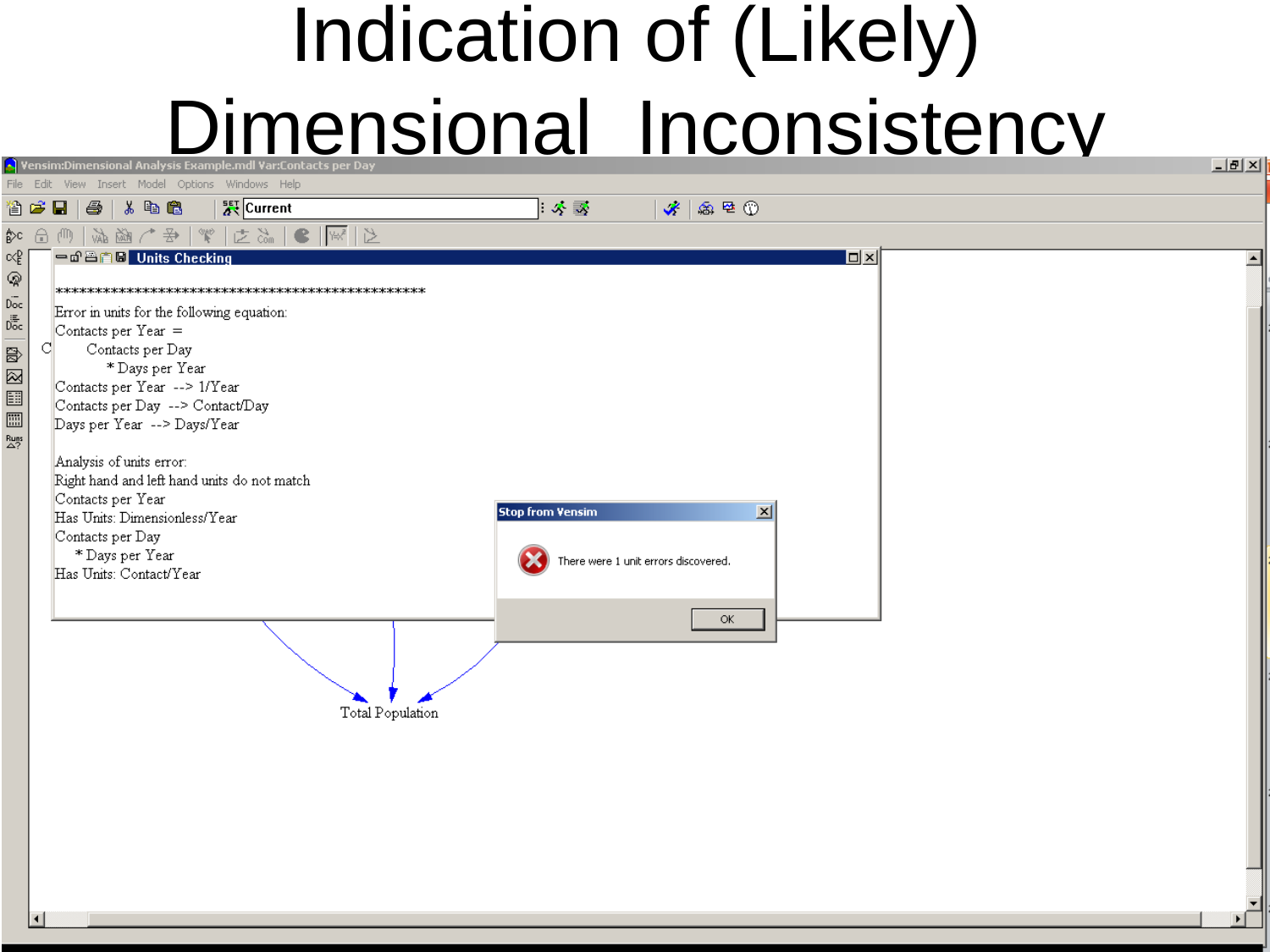#### Vensim Interface

• Vensim will perform dimensional simplification via simple algebra on dimensional expressions

– E.g. Person/Person is reduced to 1

- In some vensim modes, when the mouse hovers over a variable, Vensim will show a pop-up "tab tip" that shows the dimension for that variable
- Vensim can check many aspects of dimensional consistency of a model